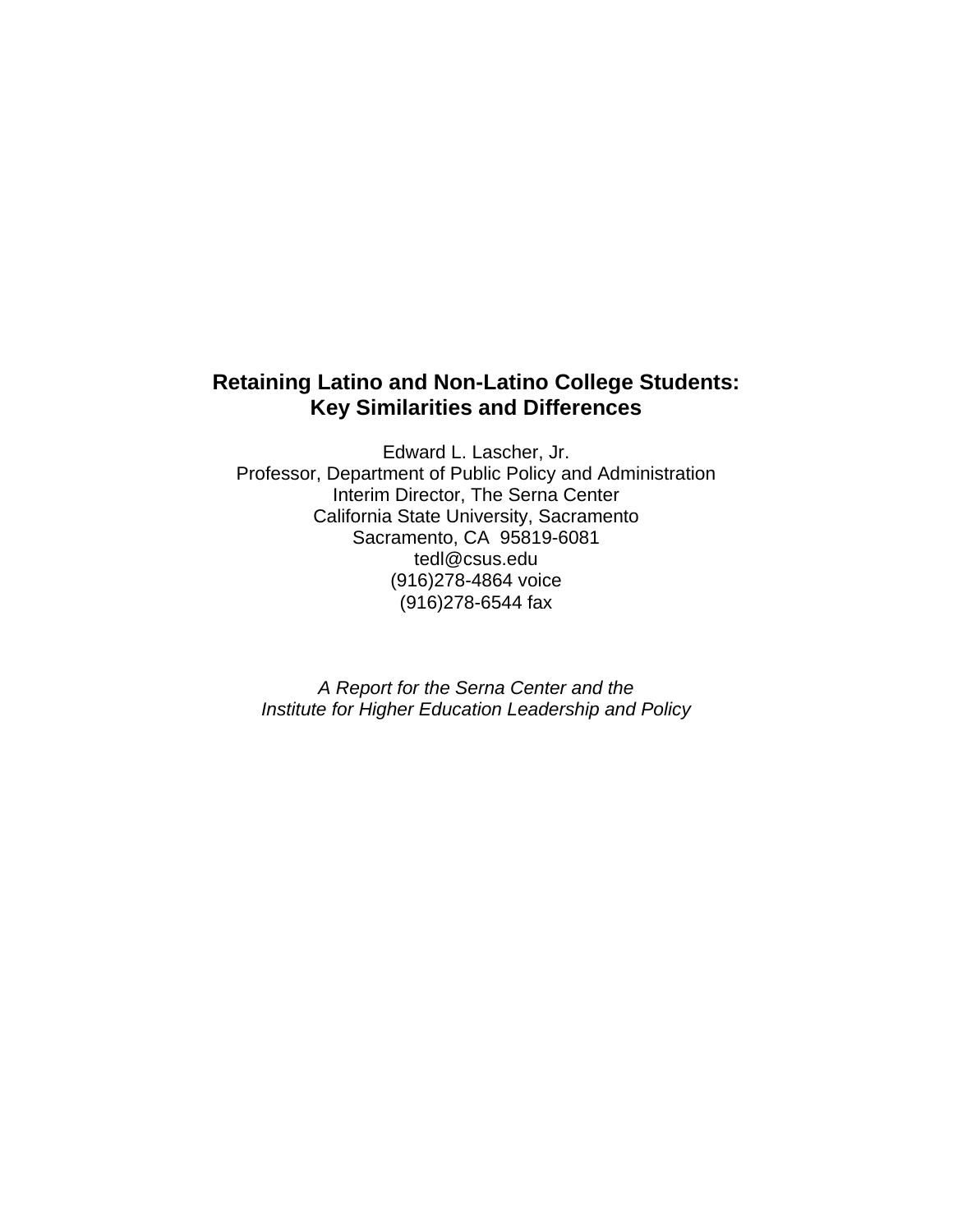#### **Abstract**

 Much recent scholarship has considered the persistent gap in college completion rates between Latino and non-Latino students. This gap is widely seen as a major American social problem given the well documented community and personal benefits of a baccalaureate degree, and the growing share of society that is Latino in background. Yet while many important findings have been reported, the extant literature suffers from two problems: 1) there is often a lack of clarity about *how* ethnicity might influence college completion rates; and 2) many studies are *not comparative* in nature, leading to weak inferences about the impact of ethnicity.

 I attempt to address both problems in the present critical review of the literature. First, I identify three different types of explanations as to how ethnicity might affect college completion. Second, I identify a number of specific conclusions in each of these areas that can be drawn from the extant literature. In particular, I suggest that the most well supported conclusions pertain to the impact of the average socio-economic status of Latinos relative to non-Latinos. By contrast, arguments about cultural differences (especially pertaining to family relations) and campus climate are provocative but less well supported. Additionally, despite a few claims to the contrary, my review indicates that commonly used college retention models are as applicable to Latino students as non-Latinos. The conclusion to the paper identifies implications for policy and further research.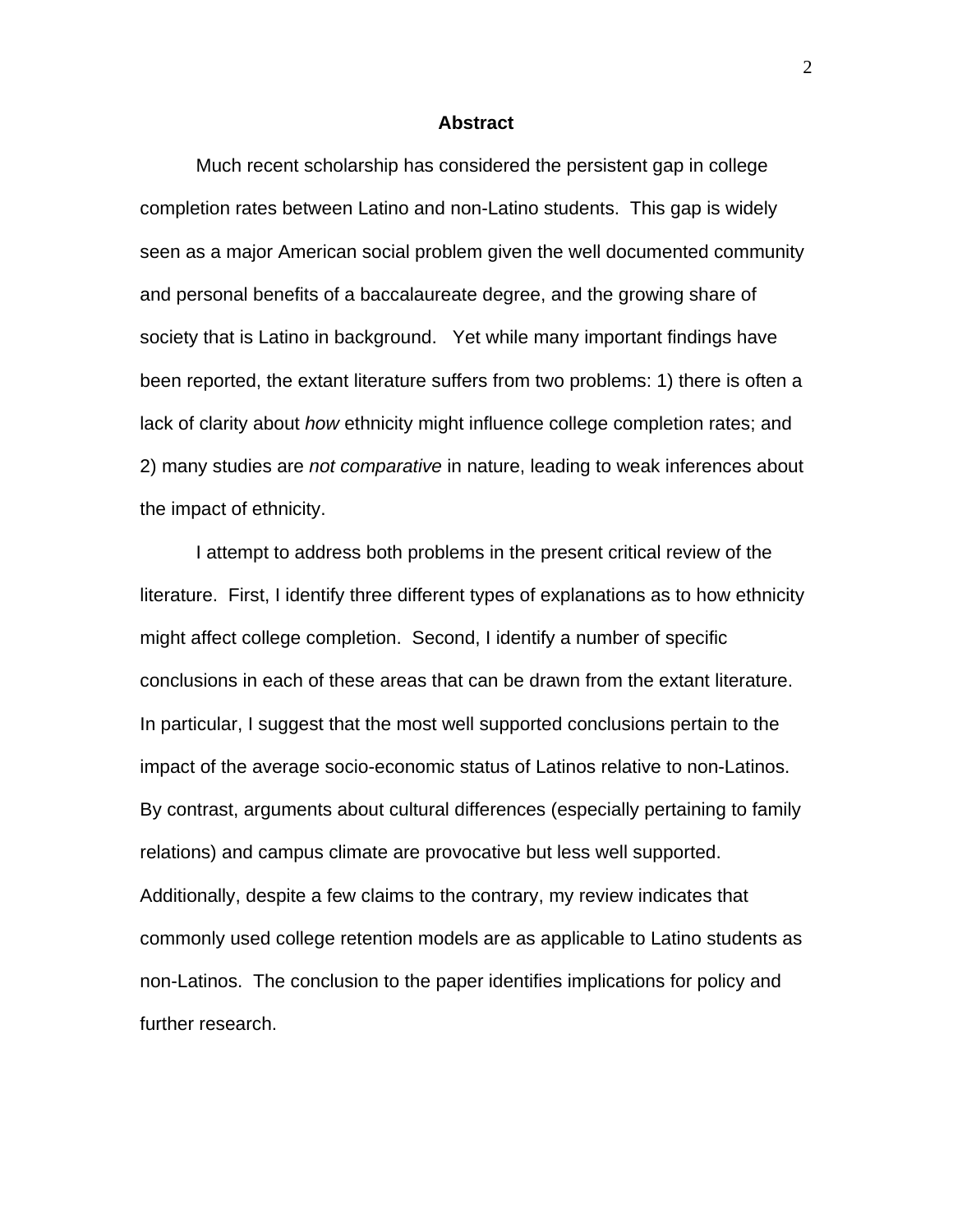## **Acknowledgments**

I am especially grateful to Nancy Shulock for encouragement to undertake this project, financial support through the Institute for Higher Education Leadership and Policy which she directs, and useful input at various stages. I also wish to thank Cristy Jensen, Tom Lascher, Colleen Moore, Carlos Nevarez, and Jeremy Offenstein for helpful comments on earlier drafts of this paper. All are relieved of responsibility for any of my mistakes.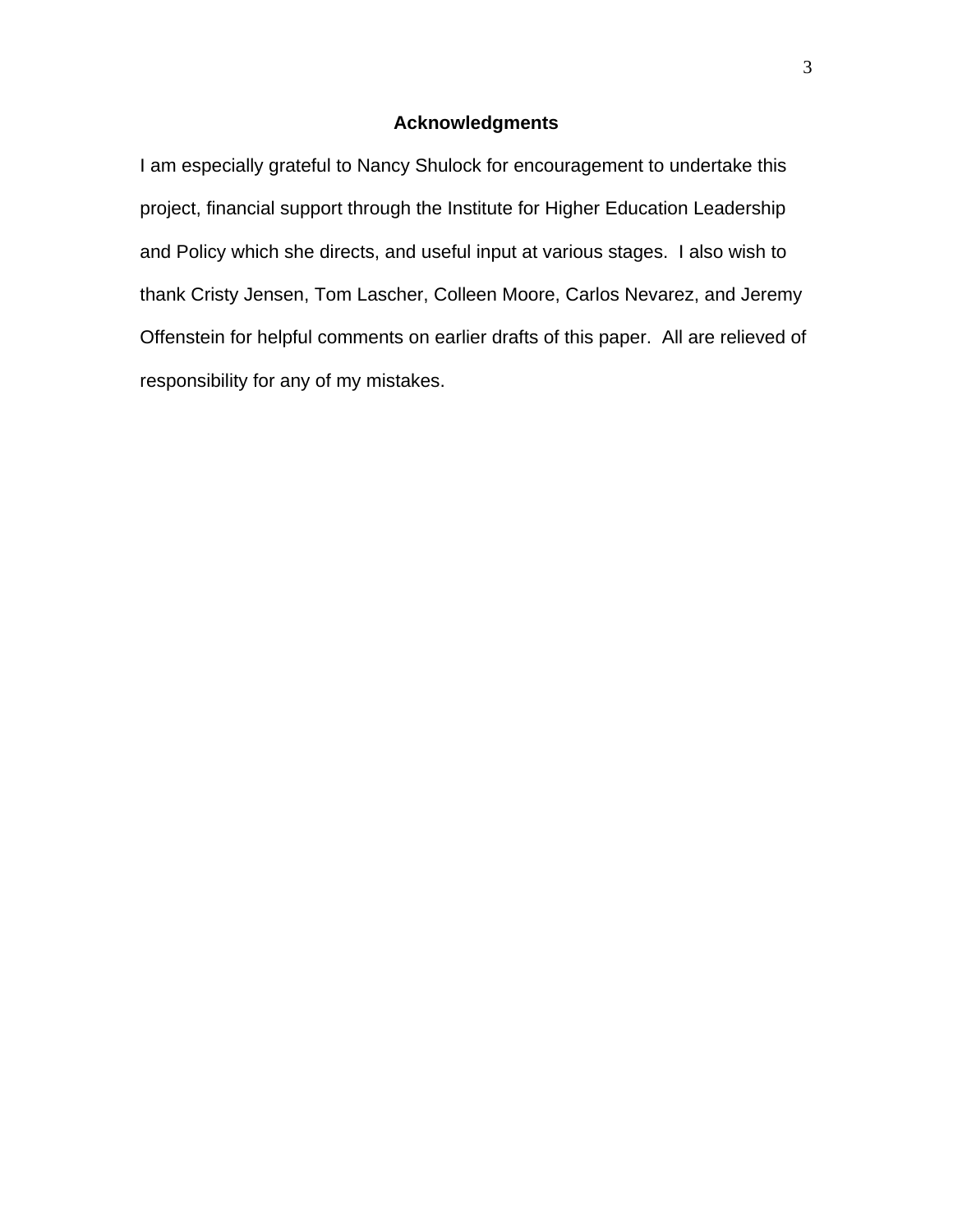**I. The Challenge: Understanding How Latinos Compare to Other Students With Respect to College Persistence** 

Imagine the following. You are a university administrator, a faculty department chair, or a legislative staff member with responsibility for addressing concerns about the large proportion of students leaving college without obtaining a baccalaureate degree.<sup>1</sup> You are aware of a number of relevant facts about ethnicity and persistence in higher education in the United States. For example, you know that much of the influential research on retention was developed at a time when college student populations largely consisted of non-Latino whites. You are highly conscious that the Latino share of the college population has grown sharply over the past couple of decades, even though it may not be proportionate to Latinos share of the overall population. You also recall reading that the college dropout rate for Latinos remains higher than for other groups. But you are not sure what all this information implies for programs aimed at encouraging persistence to the baccalaureate degree. Do models of college retention developed in earlier periods still apply when the student body is made up heavily of students of color? To what extent do Latinos have unique needs that affect persistence in college? What sorts of responses to such needs are appropriate?

 This paper addresses questions such as those posed previously. My aim is to provide useful, general information about similarities and differences

 $1$  There are other important retention questions, such as persistence toward an associate (AA) degree, successful transfer from community college to a baccalaureate granting institution, and persistence toward a graduate degree. However, this study concentrates on persistence toward a BA both because of its intrinsic importance and because the bulk of the of the extant research focuses on that question.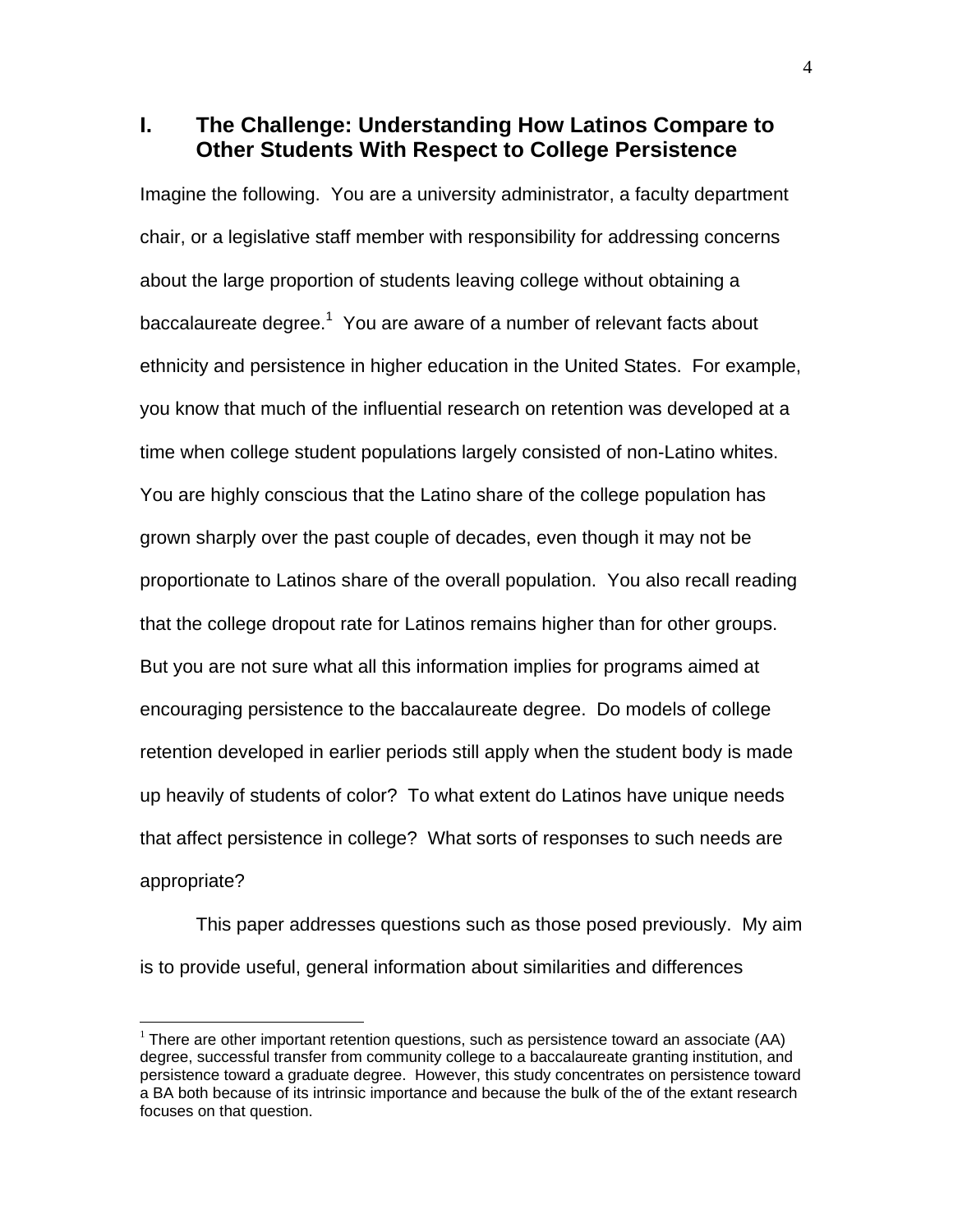between Latinos and non-Latinos with respect to persistence in college, appropriate to a broad range of people who might have reason to be concerned about college retention. My secondary aim is to evaluate whether existing research has provided sufficient guidance for educators and policy makers and, to the extent it has not, suggest appropriate future research efforts. My information comes from a review of prior studies rather than original research. I approach the topic as an interested outsider—until recently the substantive focus of my research has not been on higher education. But I also approach this topic as a social scientist cognizant of the strengths and weaknesses of different research designs. My interpretation of the literature is informed by that orientation, as some of the extant research is much superior to other studies with respect to drawing well supported inferences about the impact of ethnicity on college retention.

There is no debate that understanding college retention in the United States is of major importance, as evidenced by the enormous amount of academic research that has been devoted to this topic. The reasons for this attention are readily apparent. From a collective perspective, numerous reports have shown that the portion of adults completing higher education is important to economic competitiveness (for a summary of the literature see Shulock and Moore 2007). Enhanced college completion rates may have other social benefits as well such as enhancing worker productivity, increasing tax revenues, enhancing the workforce's ability to adapt to and use technology, increasing community service, and reducing dependence on public services (see for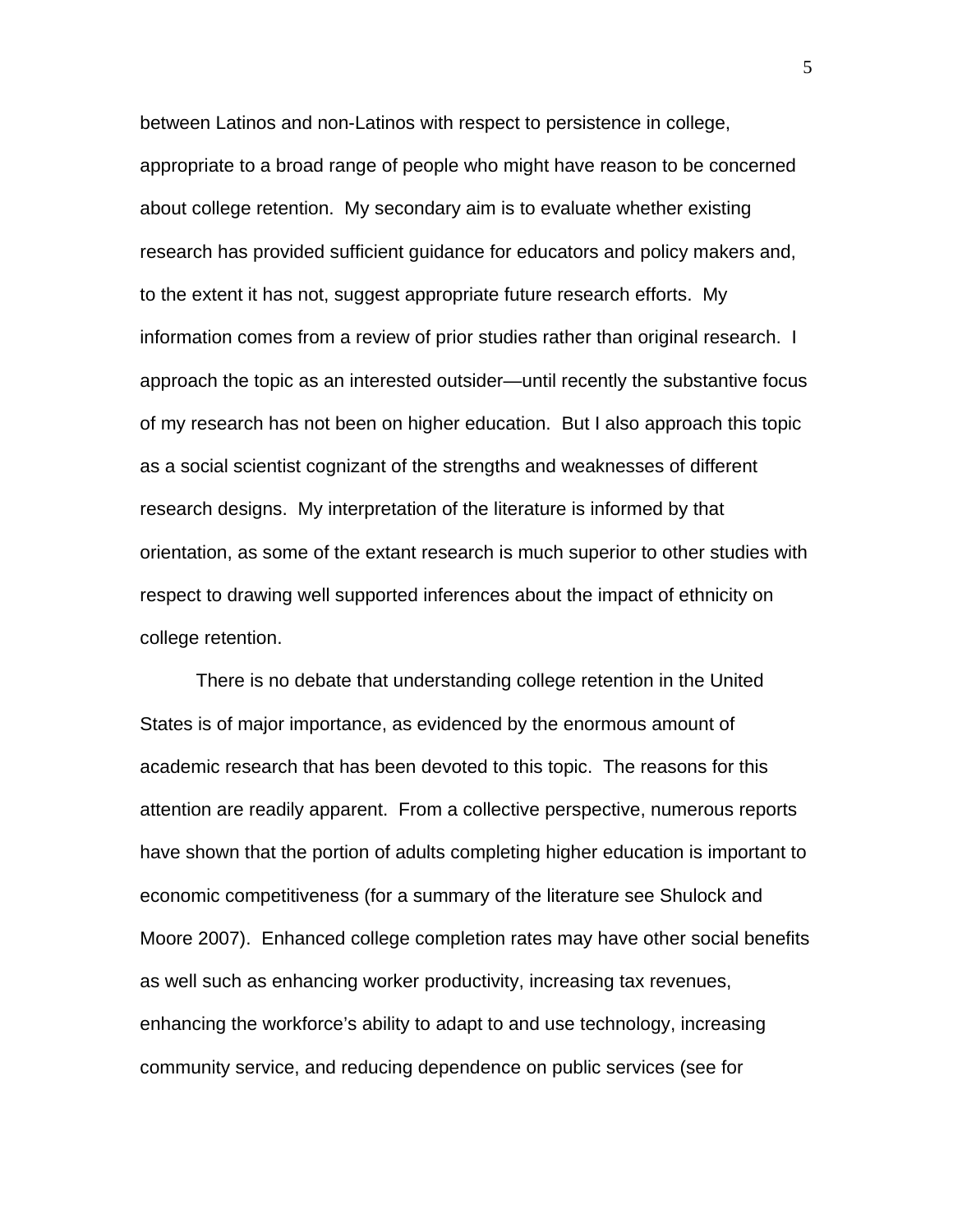example Institute for Higher Education Policy 1998; Vernez and Mizell 2001). From the perspective of the impact on individual lives: "Study after study has indicated that people with bachelor's degrees have better health, more rewarding employment, more financial security, and greater satisfaction with their lives than do people who never achieve the degree" (California State University Task Force on Facilitating Graduation, or CSU Task Force, 2002, p. 2). Yet research also has underscored the conclusion that the United States generally, and California specifically, has a major problem with respect to college students completing their degrees. Studies demonstrate that up 30% or more of people attending institutions such as the California State University campus never receive their degrees, and international data suggest that the United States lags behind other advanced nations in terms of the portion of undergraduates obtaining a baccalaureate (CSU Task Force 2002; Shulock and Moore 2007, p. 2).

 It is also readily evident that while there remains vigorous debate within academia about specific factors that influence college retention, and their applicability in different circumstances, there is considerable consensus about key influences on persistence in higher education. Indeed, many comprehensive reports aimed at providing guidance for improving graduation rates, such as that of the CSU Task Force report, were built on recognition of these consensus factors (solid academic preparation for college in secondary school, engaging students in campus life, allocating sufficient financial aid, etc.). Furthermore, there are widely used causal models of college persistence that are traceable to the landmark work on college retention in the 1970s and 1980s by scholars such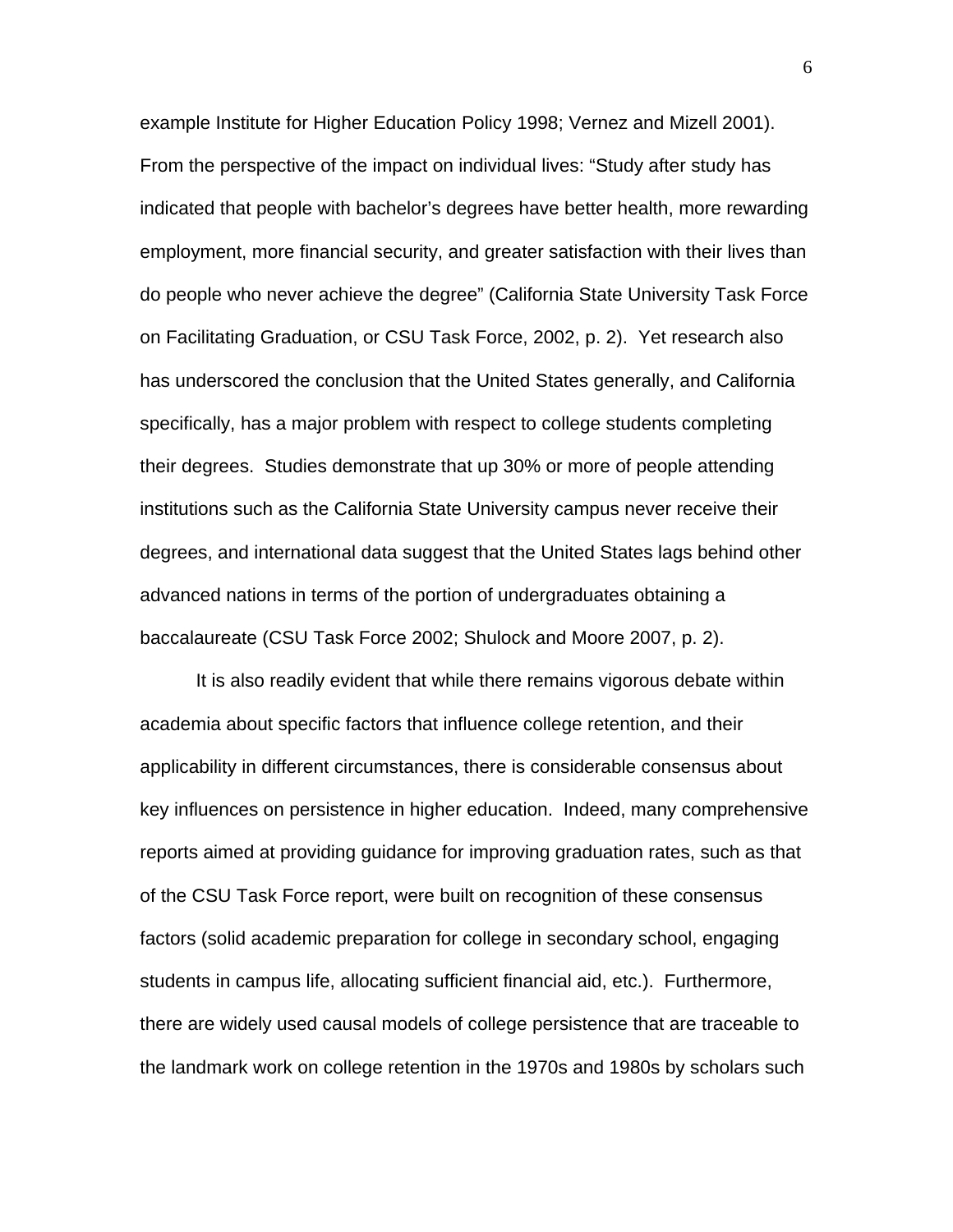as Vincent Tinto, emphasizing such considerations as academic and social integration into college (for a summary see Tinto 1998). For example, Judith Stoecker and her colleagues (1988) used a version of Tinto's original model for a multi-year, longitudinal study of college persistence across different academic institutions, with persistence seen as a function of student pre-college characteristics (e.g., family socioeconomic status and secondary school academic record), student college goals, institutional characteristics, college major, and academic and social integration. They found a variety of indirect and direct effects on whether or not someone obtained a bachelor's degree.

 Additionally, there is considerable interest in retention of Latino students specifically (for an overview of much of the literature, see Hernandez and Lopez 2004). No doubt this is grounded in widespread perception of a major social problem, especially given the rapidly growing portion of American society that is Latino in background. Scholars commonly cite stark statistics related to college graduation rates for different ethnic groups. For example, drawing from 2005 census data, David León and Carlos Nevarez (2007, p. 361) stress that only 12% of Latinos aged 25 or over had received at least a bachelor's degree, in contrast to 18% of African Americans and 30% of non-Latino Caucasians. Many academic articles, papers, and conferences have focused on understanding why Latino undergraduates do or do not obtain a baccalaureate. The question is what key themes we can take away from these and other studies, especially with respect to tailoring what is more broadly known about college retention. **This question is made more difficult to address because many of the prior**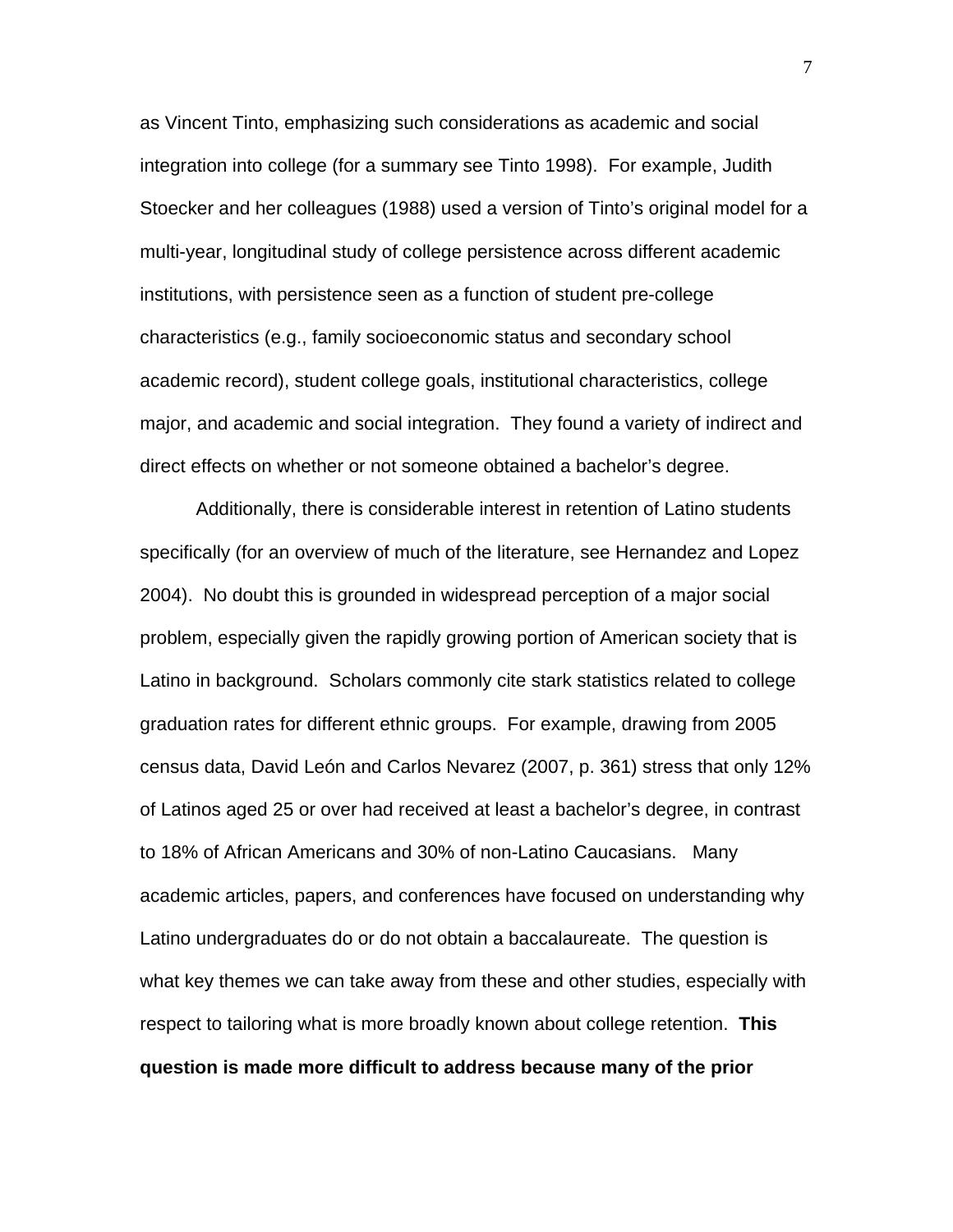**studies suffer from a serious research design flaw, at least if one's aim is to be confident about any conclusions about the impact of ethnic differences: much of the extant research fails to make explicit and systematic** *comparisons* **between Latinos and other groups.**<sup>2</sup>

Research that does not make such comparisons may nevertheless be valuable for suggesting hypotheses. For example, imagine that a qualitative study focusing exclusively on a small group of Latino students found that a particular family related consideration turned out to be surprisingly important in influencing whether they planned to remain in college. In part because it was surprising, such a finding might suggest that this particular factor was more important for Latinos than others. Nevertheless, absent systematic comparisons there is no way to be sure if this is the case, and any causal inferences about the impact of ethnicity are suspect (on the requisites for drawing causal inferences in both qualitative and quantitative research, see especially King, Keohane, and Verba 1994).

### **II. Clarifying Why Ethnicity Might Affect College Retention**

Before turning to specific themes that can be derived from the literature, I wish to clarity *why* ethnicity might affect persistence in higher education. Given the focus of this essay, the issue in particular is why being Latino might affect

 $\overline{a}$ 

 $2$  It is not simply the primary research that suffers from this problem: it is characteristic as well of much of the secondary literature summarizing results from prior studies. For example, the literature review on Latino college retention by Hernandez and Lopez (2004) ranks as perhaps the most comprehensive of its kind, summarizing findings in a wide variety of areas. While this review is quite helpful, the authors do not consistently distinguish between factors that explain variance in college persistence *within* the Latino student population (and might therefore plausibly explain variance within other ethnic group populations) and factors that might explain differences in college persistence *between* Latinos and other groups.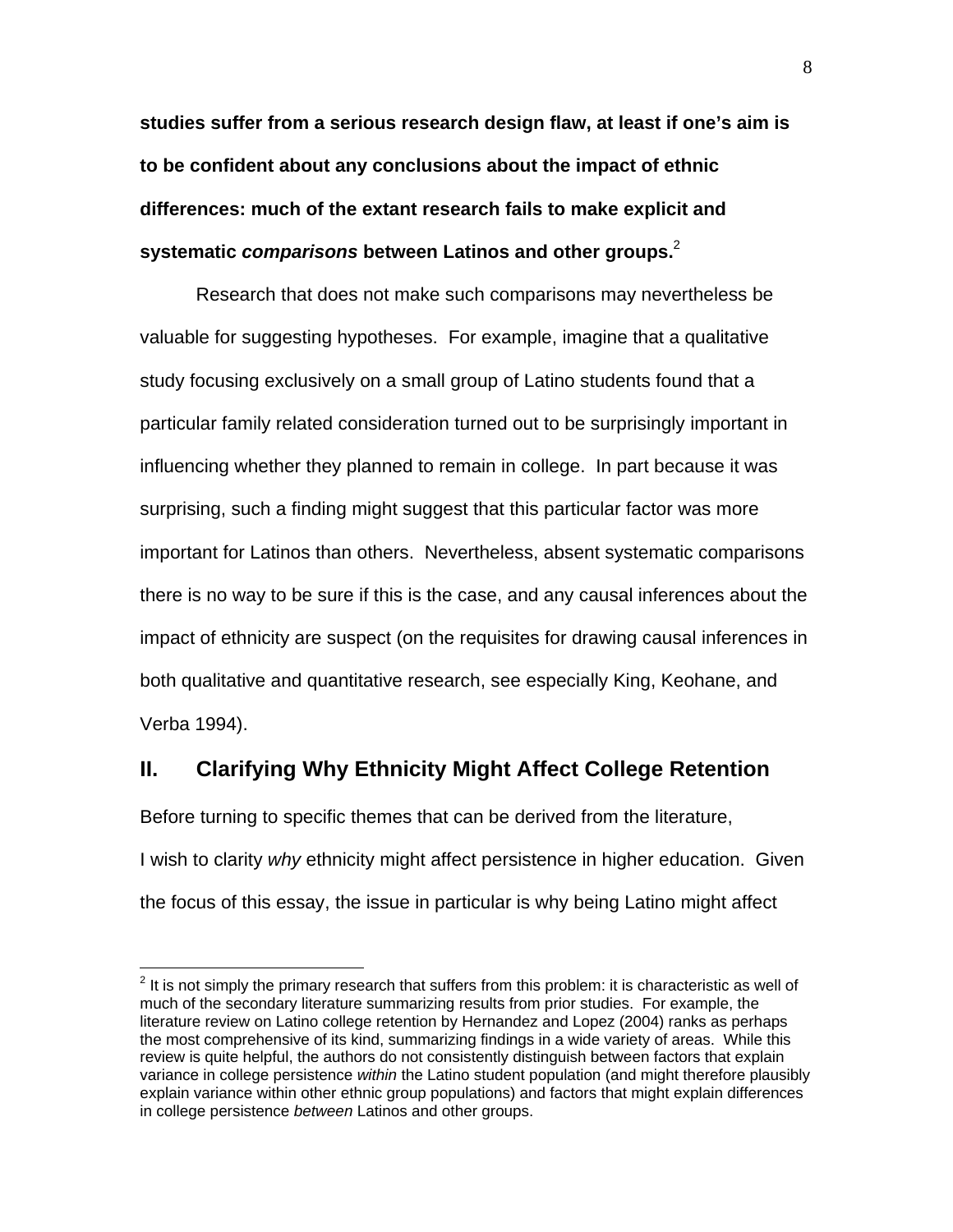whether or not students remain in college. The empirical academic retention literature sometimes includes ethnicity dummy variables, and sometimes divides discussion of persistence patterns by racial groupings (e.g., the previously referenced study by Stoecker et al. divides the analysis of college persistence into four groups: black men, black women, white women, and white men). It is also common to emphasize differences in aggregate college persistence across ethnic groups, and the relative low retention rate for many ethnic minorities. However, the literature is frequently less clear about the *reasons* ethnicity might affect higher education outcomes. Yet one may offer quite different stories about the impact of ethnicity on college persistence. Some possible explanations in fact attribute nothing causal to the ethnicity variable per se; instead, the Latino variable is simply a proxy for differences in influential background characteristics that are unequally divided across ethnic groups. Other explanations attribute causal importance to being Latino per se, either because of something about Latino students themselves or something about the reaction to Latinos by other students or college faculty and/or administrators.

 The ambiguity of ethnic categories further complicates analysis. It is common for researchers to treat ethnicity as a demographic variable, reflecting student self-reports of their background. Yet some research suggests that the extent of *psychological* identification with being Latino or non-Latino may be the more important consideration. Accordingly, some studies have found that ethnicity has a larger impact on educational outcomes when measured in terms of psychological identification rather than demographic background (for a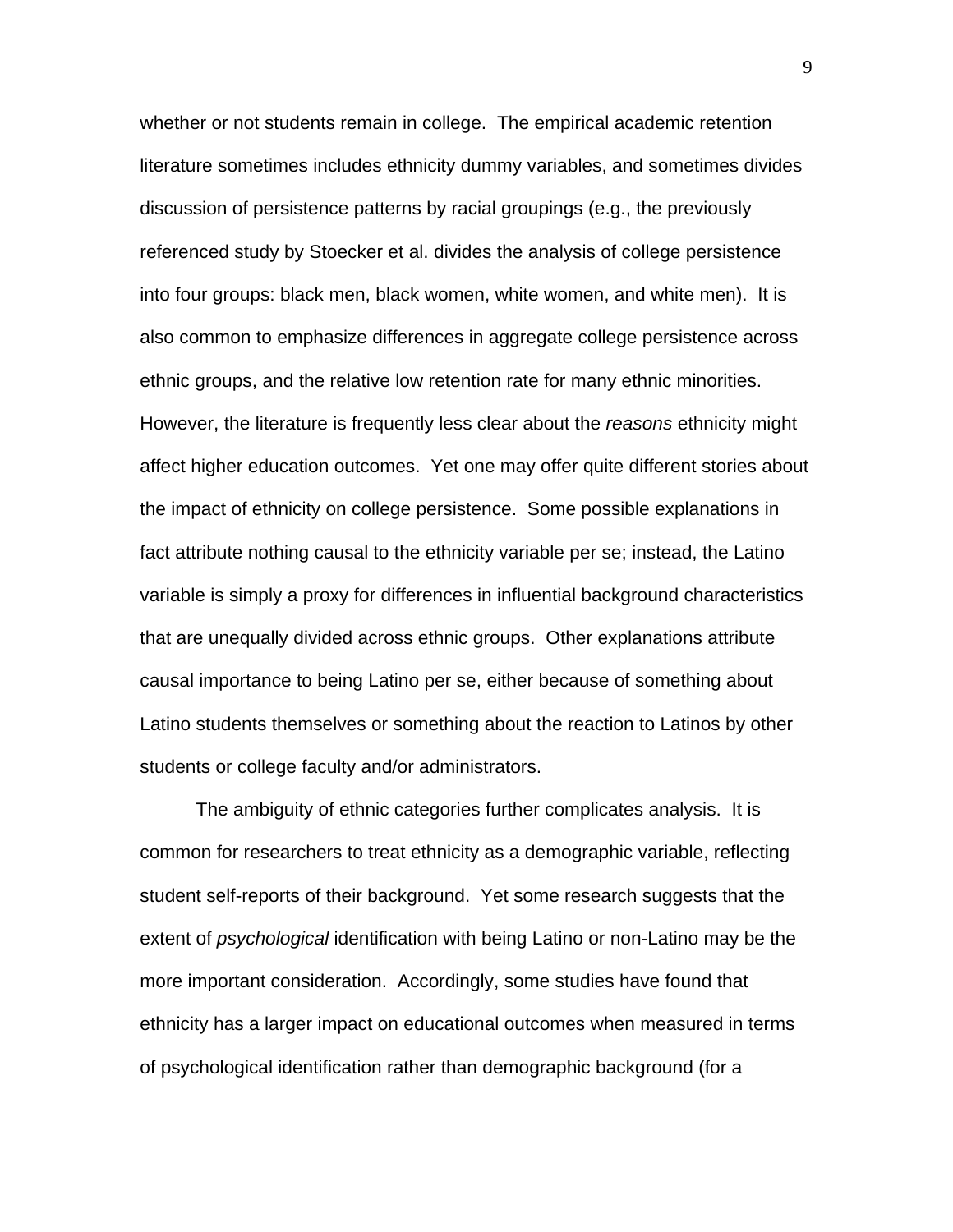thoughtful consideration of the difference between these approache, see Quintana, Vogel, and Ybarra 1991).

 With the above caveat noted, it is possible to discern at least three types of arguments from the literature regarding the impact of ethnicity on college retention. A first type attributes difference in retention outcomes—and the lower graduation rates of Latinos specifically-- to *variance in the average social and economic background of Latinos who attend college relative to non-Latinos*. I will term this the SES (socio-economic status) type of explanation. That is, aside from background characteristics there is nothing inherent in being Latino, or the way institutions of higher education respond to Latino students, that make such students less likely to complete a degree. Instead, differences in outcomes are attributable to Latino students tending to arrive at college with characteristics that make them more vulnerable to stress and other problems that impede degree completion. Such characteristics could include, among other things, fewer financial resources, greater obligations to work and be self supporting, and less solid academic preparation for college as the result of attending weaker elementary and secondary schools. I will explore the evidence for such claims later in this paper. For now, it is worth emphasizing that implicit in the SES explanation is the notion that similarly situated non-Latino students (e.g., non-Latino Caucasians) would face similar challenges with respect to degree completion.

A second type of explanation is that there may be *cultural differences between Latino and non-Latino students* that, at least in part, explain different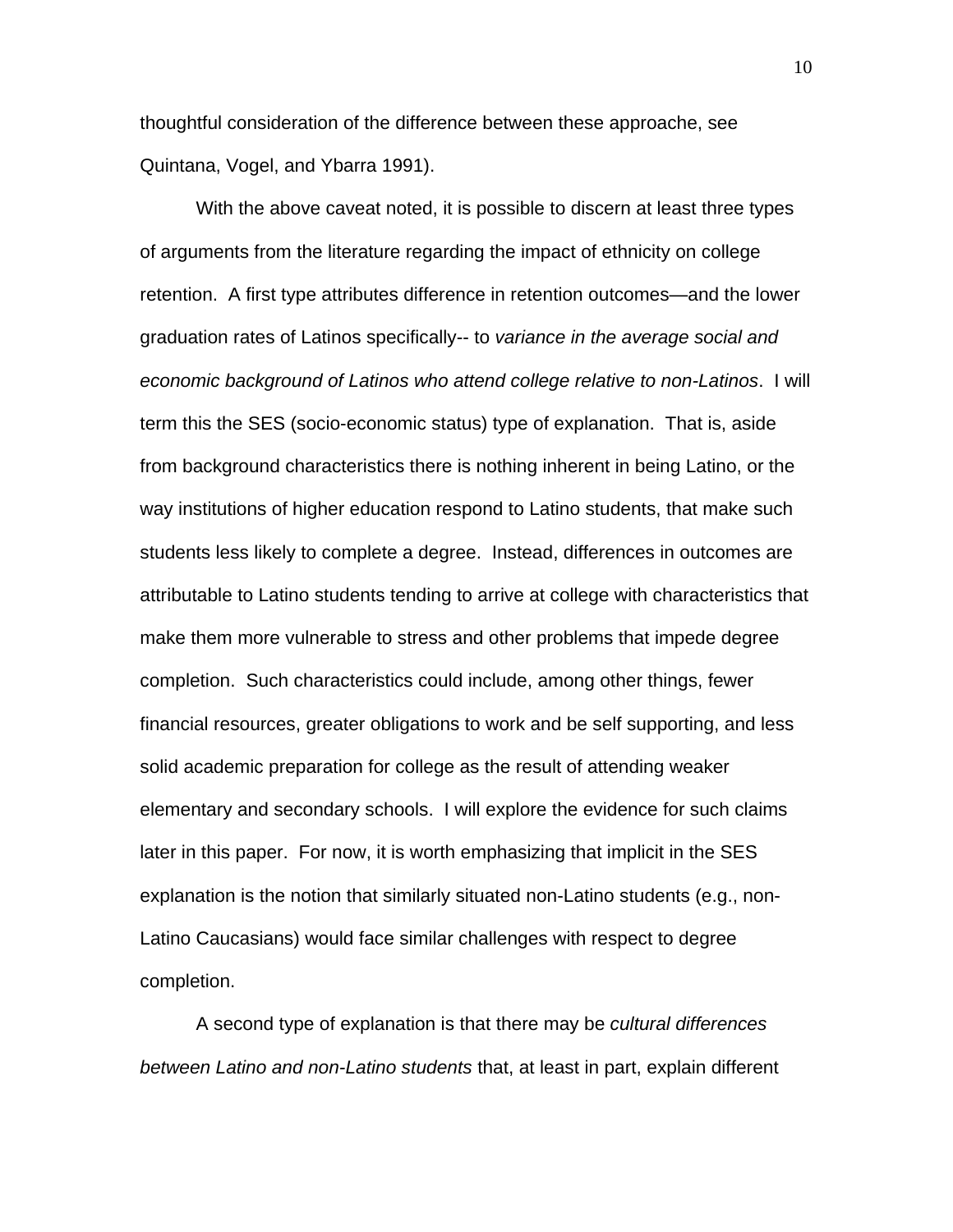outcomes. It is tricky to attribute variance in educational results to cultural differences, especially given the heterogeneity of the general Latino population, and Latino college student population (on such heterogeneity, see for example Hernandez and Lopez 2004). Nevertheless, based on some prior research it is at least plausible that cultural differences might partially explain educational outcome divergence. However, it is not clear whether factors attributable to "Latino culture" make students *more* or *less* likely to persist through graduation, *other things equal*.

It is notable that some earlier work claimed that Latino parents placed a relatively low value on obtaining higher education, and transmitted these values to their children. If true, this "cultural deficit" argument (as it came to be known) might conceivably help to explain decisions to persist in college as well as decisions to attend college in the first place. However, more recent research has tended to discredit these broad "cultural deficit" claims. Several studies have found that Latino parents do place a high value on education (for a summary of the earlier scholarship and more recent research, see Ceja 2004).

Aside from more sweeping claims about how education is valued, it is possible that more subtle cultural attributes affect educational outcomes across ethnic groups. In particular, much prior work has stressed a tendency for Latino culture to stress strong family ties (Hernandez 2000; Hernandez and Lopez 2004). Such ties may in part explain different outcomes either directly (e.g., through divergence in how committed students are to completing higher education as a function of perceived obligations to family as opposed to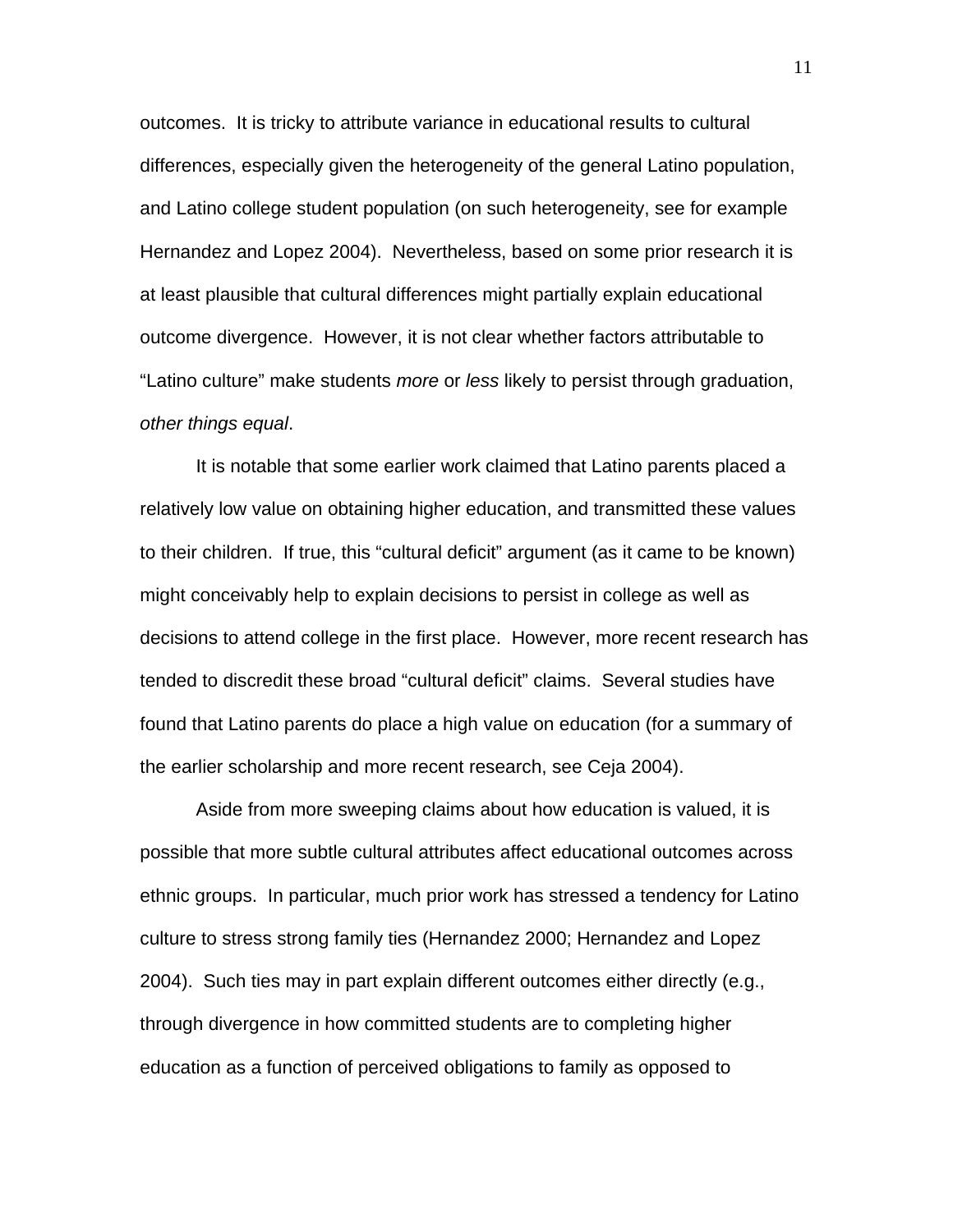furthering their own needs and careers) or indirectly (e.g., through the choice of what type of institution to attend, such as a four year college versus a community college, given what is known about how the former route makes obtaining a BA more likely). Such psychological factors and choices of educational institutions may in turn influence the likelihood of baccalaureate degree completion. Note however: in the real world it may be hard to separate cultural from SES related explanations of decisions to persist or drop-out. For example, if a Latino student drops out of college because a close relative loses a job and the student is needed to help support the family, is it a sign of relatively high family obligations or greater family vulnerability to fiscal stress? $3$ 

 A third type of explanation focuses not on Latino students themselves but on *campus climate.* One set of arguments focuses on environment characterized by prejudice and discrimination against Latinos (see for example Hurtado and Ponjuan 2005). Included in this type are claims about "institutional racism," i.e., a social system that may be largely invisible but acts to privilege members of some groups while disadvantaging others (for a discussion of institutional racism arguments and how they might apply in the context of Latino student retention, see Figueroa 2007). Another aspect related to racial climate may be the presence of a sufficiently sized Latino community on a largely white campus to make Latino students feel comfortable (Hernandez and Lopez 2004, pp. 44-45). Racial climate explanations are intuitively plausible given the facts that higher education in the United States traditionally catered disproportionately to non-Latino whites, and that college administrators and faculty have been (and

 $\overline{a}$ 

 $3<sup>3</sup>$  I am grateful to Tom Lascher for prompting me to think about this distinction.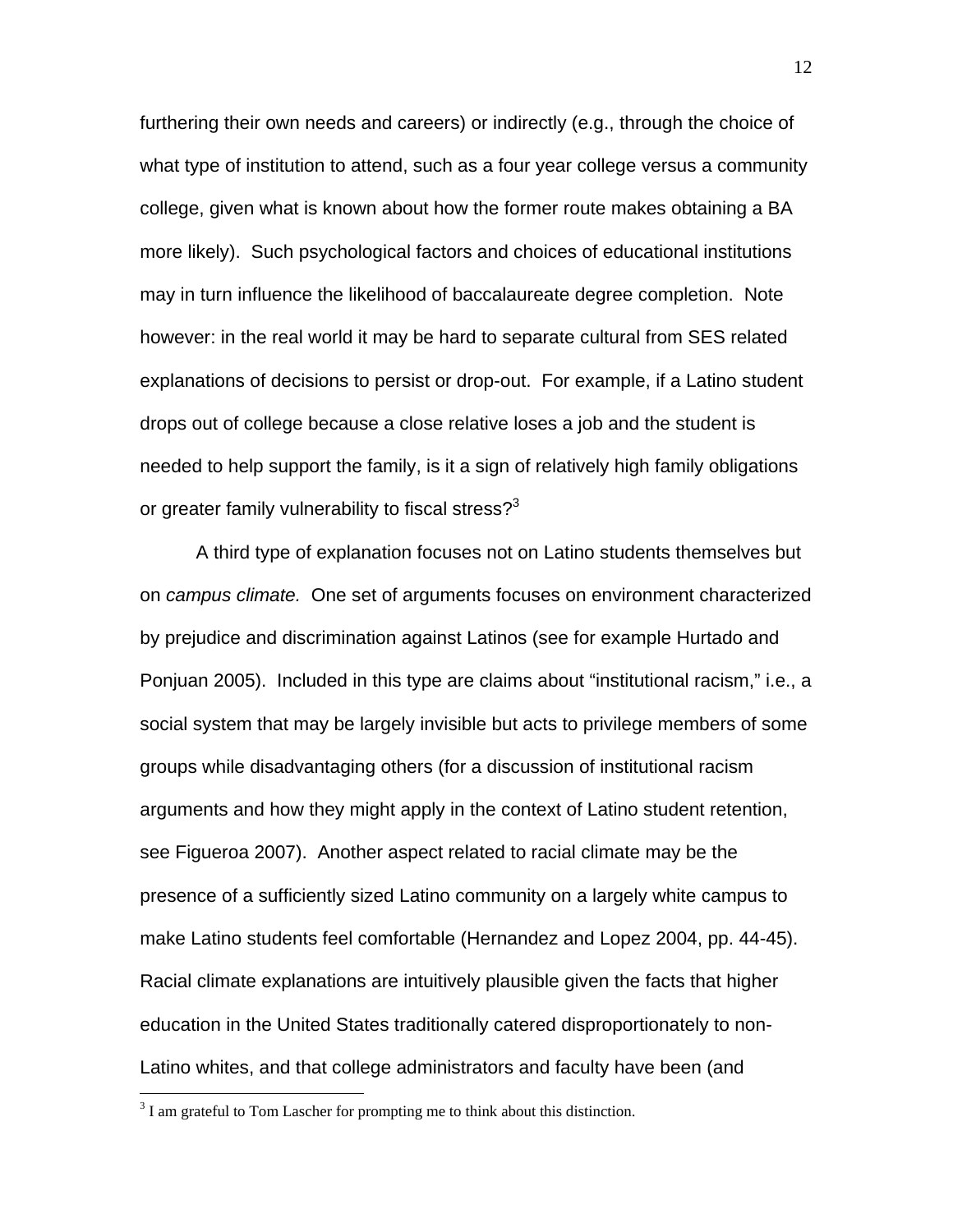remain) disproportionately Caucasian. Campus climate explanations might therefore help to account for differences in Latino retention rates even controlling for SES factors.

 It is worth mentioning that there is one other line of argument in a small portion of the extant literature on college retention for ethnic minorities that is difficult to classify with the framework I have provided. This line of argument suggests that existing models and information about college persistence for racial minorities, developed for analysis of student bodies that were largely white, is simply "culture bound" and irrelevant to the experiences of the large numbers of racial minority students who frequently attend college in today's world (e.g. Tierney 1992). Such an argument might appear to be a mixture of the campus climate and cultural type of explanations to which I referred earlier, although the nature of the mix is unclear. Thus one recent study of Latino college retention argued that: "The use of models and theories created for majority students is well intentioned, yet it may not be appropriate" (Torres 2006). To the extent such arguments are accurate they may imply the need for a radical restructuring of retention programs to accommodate the needs of large groups of ethnic minority students.

 Some versions of "critical race theory" also appear to imply that existing models of retention are in major part irrelevant to Latinos, because the relatively low level of Latino college achievement is largely attributable to systematic racism that overwhelms other factors and must be overcome if more Latinos are to make it to college, persist to a college degree, etc. Thus in a recent review of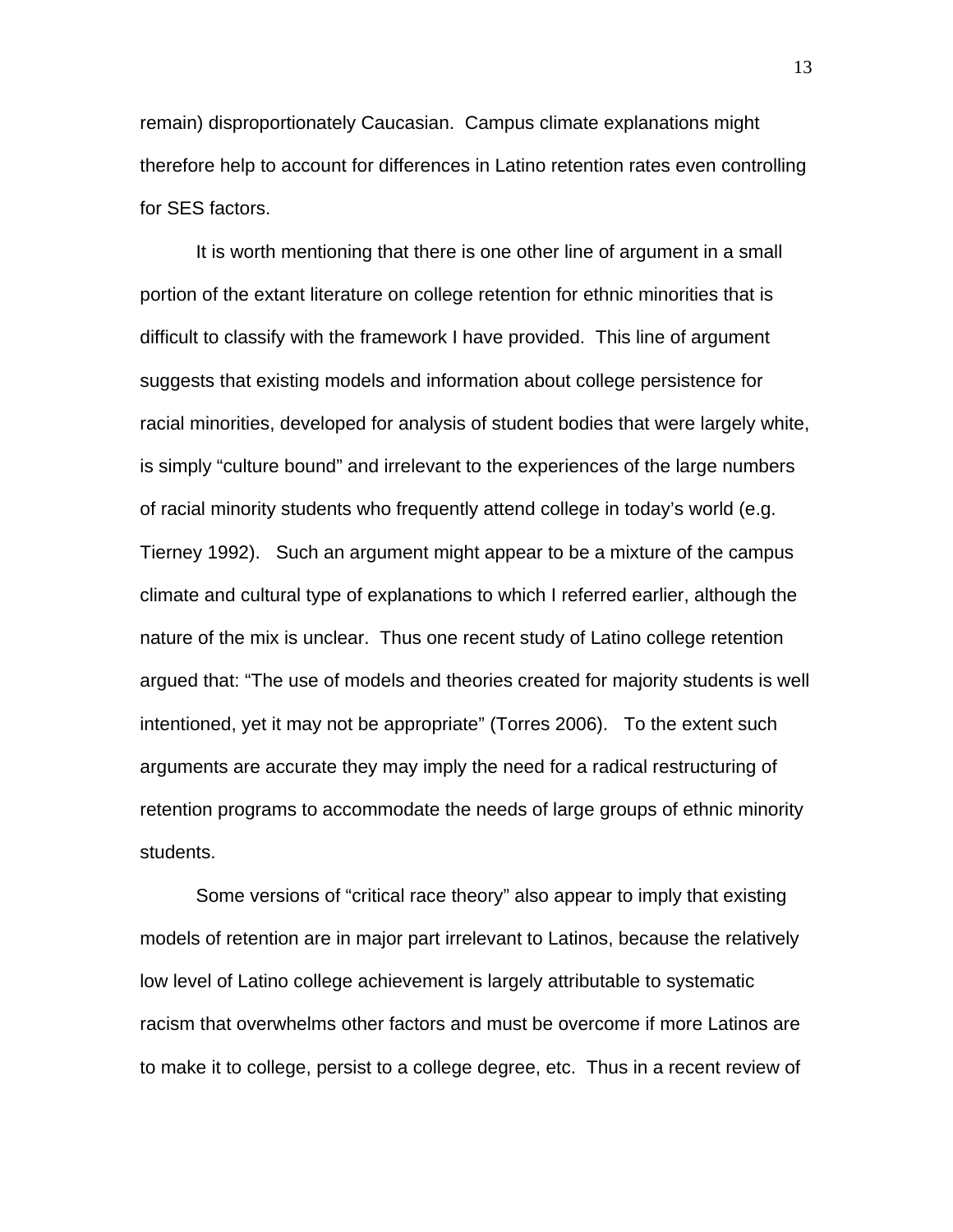the literature on the college success of Latinos adopting an explicit critical race theory perspective, Daniel Sólorzano and his colleagues (2005, p. 289) write: "[A]lthough there are many factors that may have influenced the lack of educational attainment and progress for Latina/o college students, most of the responsibility lies in the racialized [sic] structures, policies, and practices that guide higher education." Naturally, any such claim ultimately is subject to empirical verification, although doing so may be difficult given the broad nature of this line of argument.

 In short, scholars and practitioners offer a number of different reasons for the gap between Latino and non-Latino college retention rates. However, the literature often has not clearly distinguished among explanations that focus on the average background characteristics of Latino college students (i.e., SES and cultural explanations), and those that focus more on experiences of Latinos in college as a group (i.e., campus climate explanations). Yet there are quite different practical implications for the different types of explanations, in terms of whether colleges and universities need to offer a different *mix* of retention strategies that may be appropriate to all students in certain circumstances, or use different strategies altogether for Latino students.

#### **III. Key Conclusions from a Review of the Literature**

I turn now to major conclusions from the literature that, at a minimum, touches on college retention of Latinos and non-Latinos. An attempt will be made to highlight findings that cut across various research projects, and especially those that are supported by well designed empirical studies. Regarding specific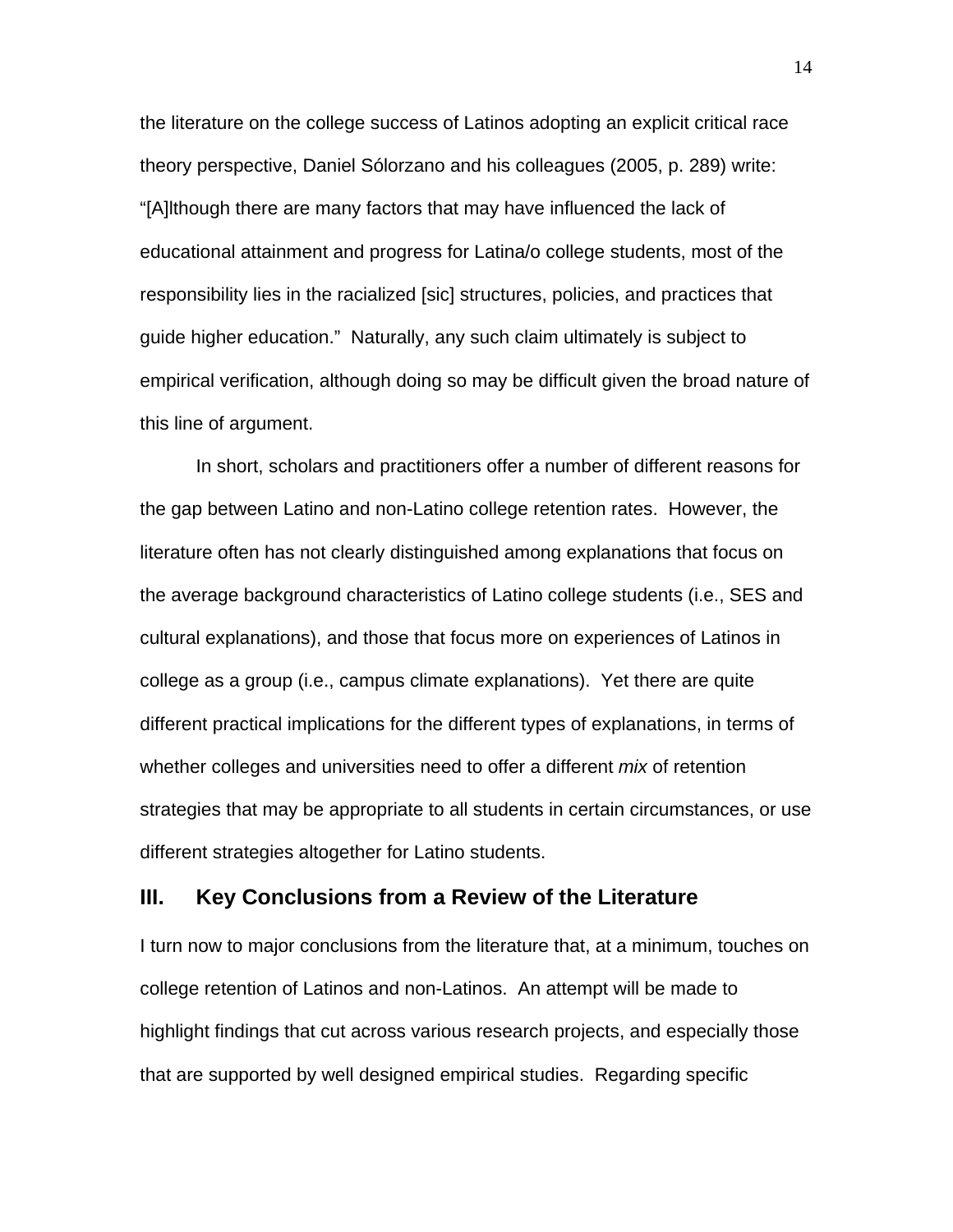differences between Latinos and non-Latinos that influence college persistence, the most well supported conclusions fall in the area of socio-economic status; studies in the areas of the impact of culture and campus climate suffer from greater research design problems.

*Conclusion 1: The college retention gap between Latinos and non-Latinos is real*. Numerous studies from different time periods, and using different data, have shown that those Latinos who attend college are less likely to obtain a baccalaureate degree than other students, and that this gap has persisted into the 21<sup>st</sup> century (Chapa and De La Rosa 2004; Fry 2002; Hernandez and Lopez 2004; Nora and Cabrera 1996; Porter 1990; Quintana, Vogel, and Ybarra 1991; Romo and Salas 2003; Santiago 2006; Sullivan 2007). It should be noted that some studies have found a significant gap even when disaggregating the types of schools students attend, such as separating those who attend private and public institutions (Porter 1990).

*Conclusion 2: There is strong reason to believe the general models used and main factors identified to explain college retention apply to Latino students*. This point should be broadly reassuring to people involved in college retention programs, since many of the main approaches were developed when Latinos constituted a much smaller share of the collegiate population. As indicated in the previous section of this report, it is also a point that is challenged by a portion of the literature. However, arguments that existing models of college persistence are not applicable to Latino students and other students of color because they are "culture bound" come from scholarship that either fails to offer systematic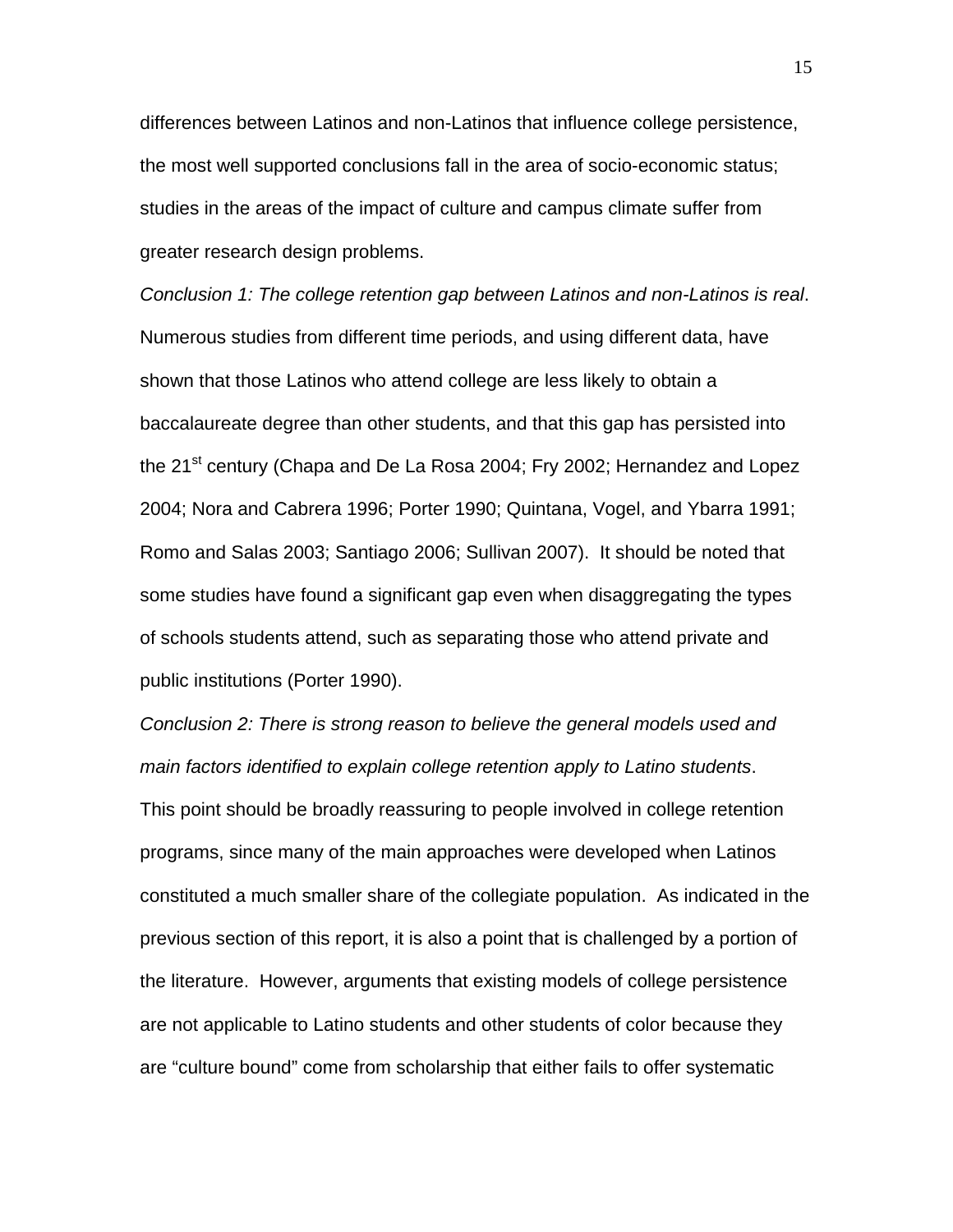empirical evidence (e.g., Tierney 1992) or is based on a design that fails to make systematic comparisons across ethnic groups (e.g., Torres 2006). More appropriately designed empirical research does *not* support the conclusion that college persistence models apply only to white, non-Latino students who were predominant in American colleges at the time much of the formative research on retention was being conducted (see especially Allen 1999; Cabrera, Nora, Terenzini, Pacarella, and Hagedorn 1999; Eimers and Pike 1997; Nora and Cabrera 1996; Stoecker, Pascarella, and Wolfe 1988).

 A 1999 study by David Allen is especially important in underscoring the theme of the applicability of retention models to Latino students. He studied college persistence among students at a large, regional public four year institution in the Southwest, where Latinos constituted the largest ethnic minority group, using a model grounded in the general literature conducted by Tinto and others. As Allen rightly stressed, if the notion that retention models were only applicable to non-minority students was accurate, he should have found that the model he used accounted for little of the variation in academic persistence among minority students-- and definitely less than the variation than among white, non-Latino students. In fact, he found the opposite. Allen's retention model actually explained significantly *more* of the variation in persistence among minority students than in persistence among white students (for similar findings with respect to the relatively higher amount of retention variation explained for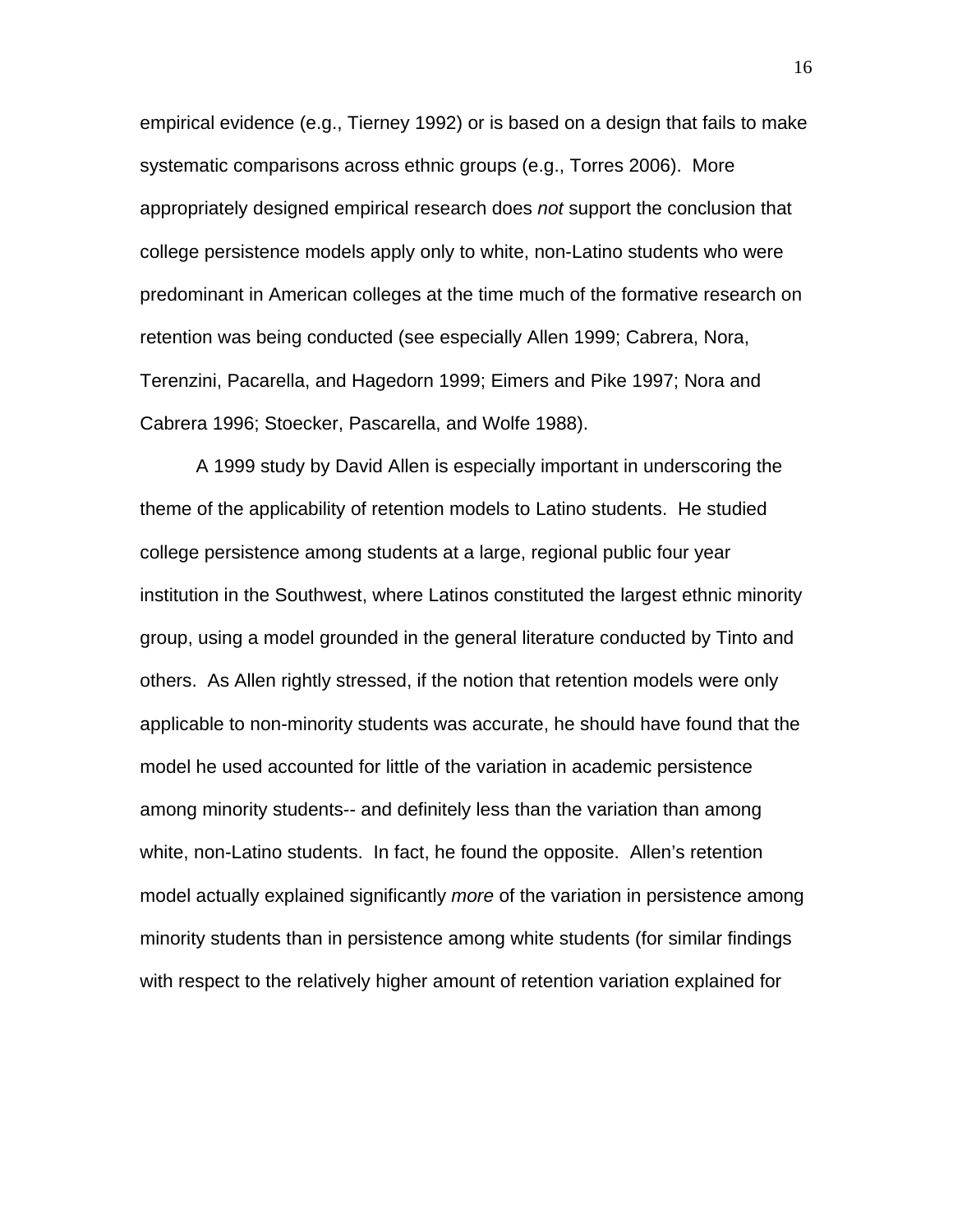minority students with existing retention models, see Eimers and Pike 1997; Cabrera, Nora, Terenzini, Pacarella, and Hagedorn 1999) $<sup>4</sup>$ </sup>

 It may well be that some variables missing from widely used retention models are important to Latino college retention. And as subsequent discussion will make clear, the average *values* of certain variables known to influence college persistence are different for Latinos than for other students of other ethnicities. But that is quite different from arguing that existing retention models do not apply.

*Conclusion 3: Latino college students tend to come from lower socio-economic status backgrounds, and this has a variety of mostly negative effects on their college persistence*.

The literature provides consistent and compelling evidence to suggest that, especially relative to white students, Latino college students disproportionately come from low SES backgrounds. For example, research on financing college education based on the 1995-96 National Postsecondary Student Aid Study (King 1999) found that Latino (and African American and Native American) college students were significantly poorer in background than white college students. Accordingly, the expected family contribution to higher education was relatively low for Latino students. The income data are of major importance for college retention because general work on college retention has shown a strong,

 $\overline{a}$ 

<sup>&</sup>lt;sup>4</sup> It may be interesting to note the results of another study comparing the persistence of Latinos and non-Latino whites that was not strictly aimed at applying commonly used retention models, but did include some of the variables commonly used in those models such as high school grade point average, whether or not a college preparatory curriculum was taken in high school, and current grade point average in college (Canabal 1995). Statistical analysis showed that as a group the variables considered actually explained more of the variance in retention of Latinos than in retention of whites (i.e., the  $R^2$  statistic was higher for the former group).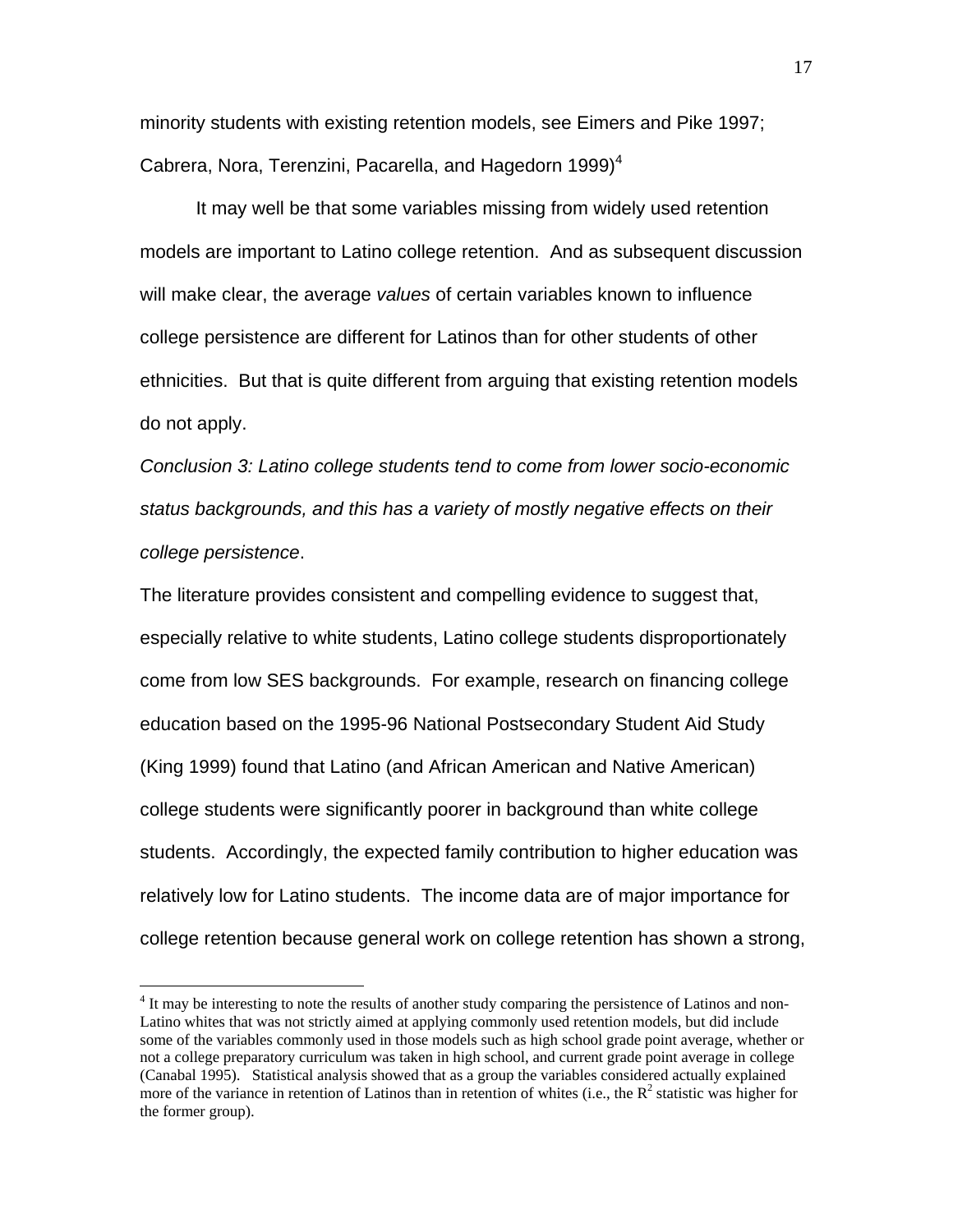positive relationship between family income and persistence to a baccalaureate degree (Mortensen 2007). Additionally, research consistently indicates that the parental education of Latino students tends to be relatively low (e.g., Vernez and Mizell 2001). For example, a study of college students in Illinois found that 41% of the mothers of Hispanic students did not graduate from high school, as opposed to 6% of the mothers of non-Hispanic white students

#### (Canabal 1995).

A number of more specific factors influencing retention follow at least in part from the SES difference, and are emphasized in the literature. These include the following:

*Conclusion 3.1: A significantly higher portion of Latino students than other students enroll in community colleges, and this also affects the long-term likelihood of obtaining a baccalaureate degree*.

Studies using a variety of data sources have found that a much higher portion of Latino college students are enrolled in community colleges than is the case for other college students (Fry 2002; Hagedorn and Lester 2006; Hernandez and Lopez 2004; King 1999; Nevarez 2007; Quintana, Vogel, and Ybarra 1991; Romo and Salas 2003; Sólorzano, Villalpando, and Oseguera 2005; Sullivan 2007). One study based on Current Population Survey data found that among young adults there was a 14 percentage point gap between the portion of Latino undergraduates attending two year colleges and the portion of white and black undergraduates doing so (Fry 2002); if older adults are included, the gap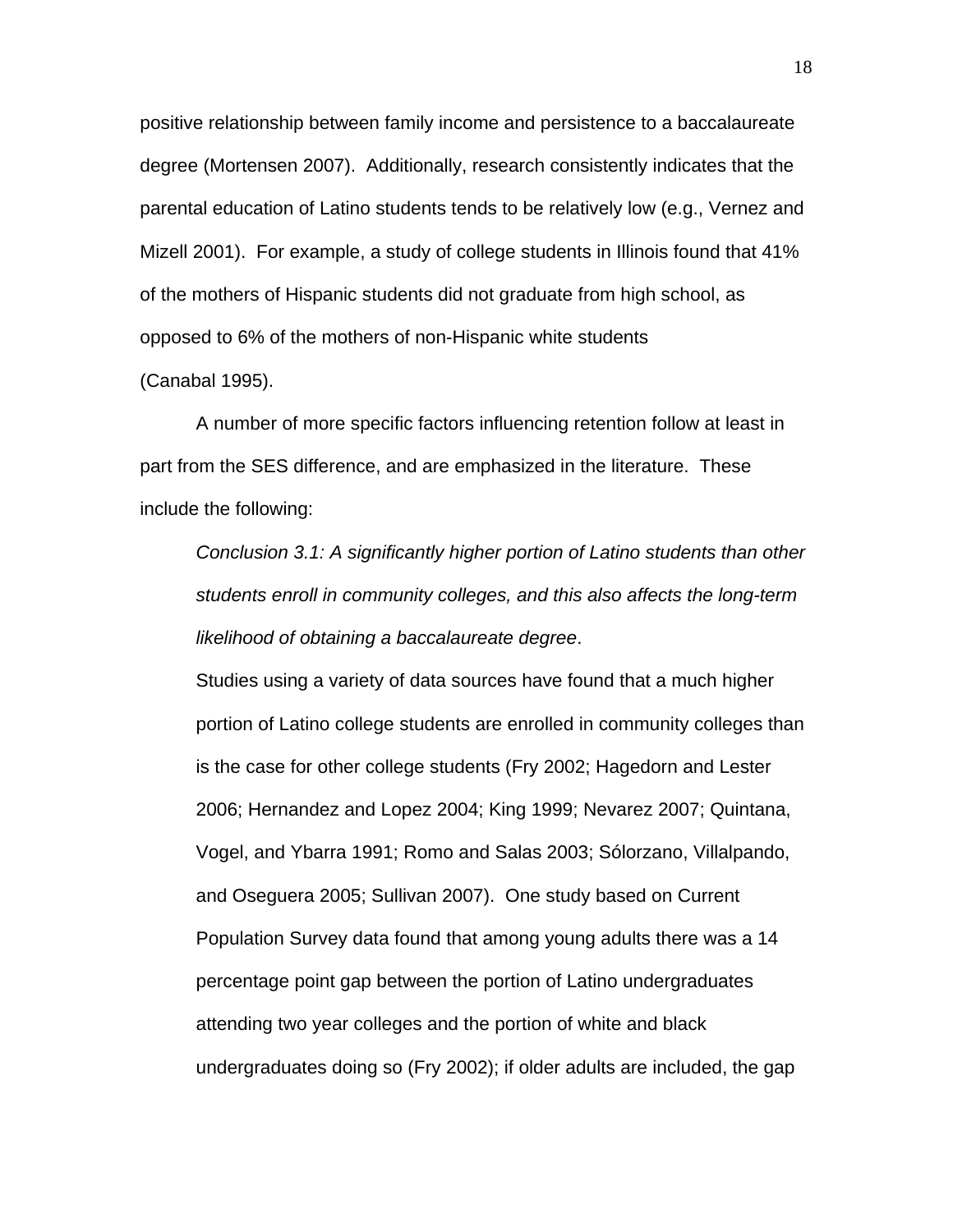may be larger still. This is important for propensity to obtain a baccalaureate because studies show that degree completion lags for students who originally attend a community college (Fry 2002). There is reason to believe that Latinos' disproportionate enrollment in community college is influenced by factors other than cost (e.g., proximity to family), especially since African American college students are comparable to Latinos in terms of SES but much less concentrated in community colleges (see especially Fry 2002). Nevertheless, there is also widespread consensus that Latinos' propensity to attend community colleges is driven in significant part by their relatively low cost. Thus one national study found that *all* college students tend to be reluctant to take on debt to pay for college. Despite their relatively low SES on average, Latinos are able to avoid debt by disproportionately enrolling in low cost institutions such as community colleges (King 1999).

*Conclusion 3.2: On average, Latinos experience more financial stress while attending college than do non-Latinos*.

Stress about financing a college degree has been shown to affect college persistence for college students in general (see Nora, Barlow, and Crisp 2006). Furthermore, this is an area in which there has been thorough, comparative research. Stephen Quintana and his colleagues (1991) conducted a meta-analysis of 44 studies on various types of stress among college students; most of these studies compared Latinos to non-Latino Anglos. They found that Latinos experienced more financial stress,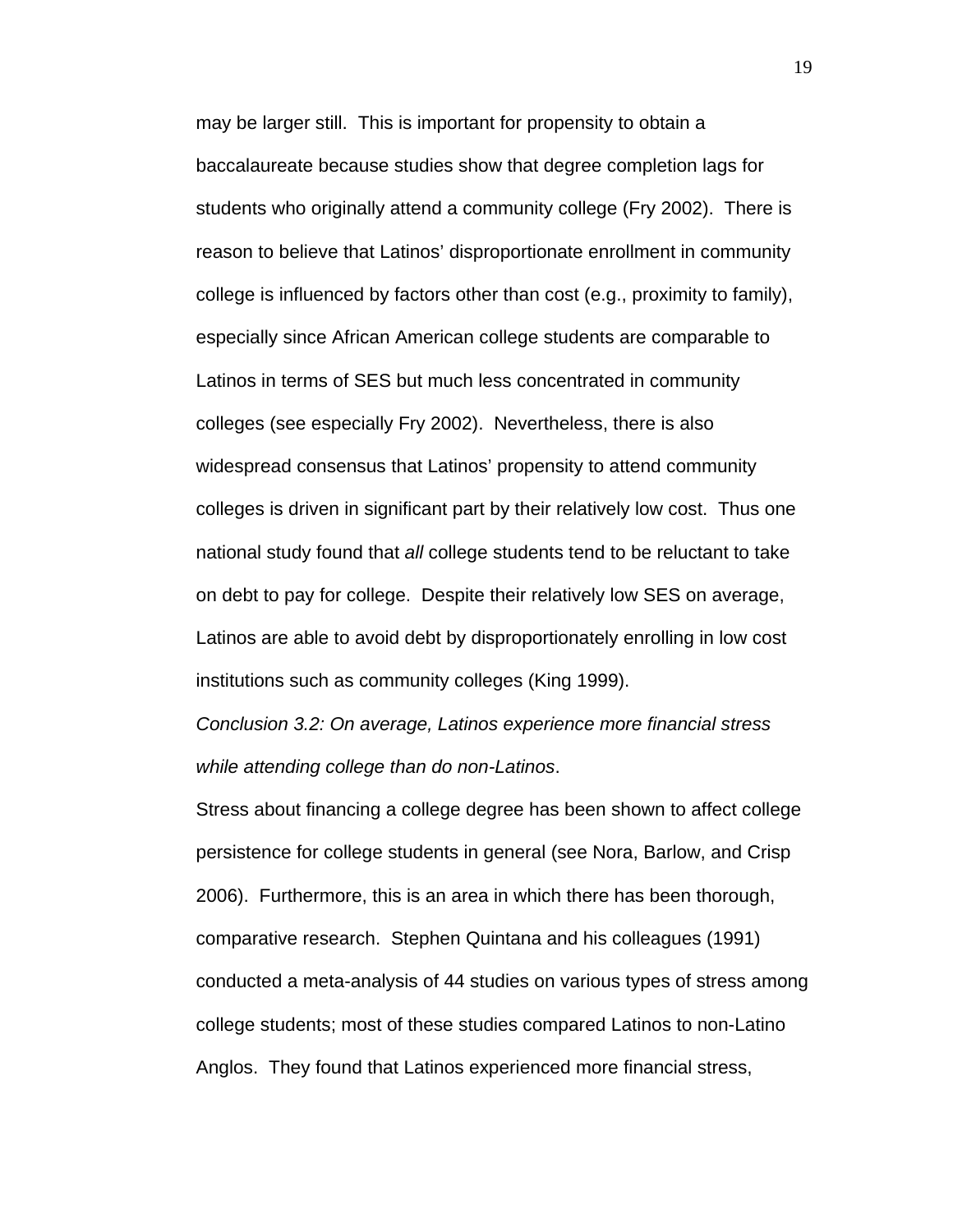although the difference across racial groups was small. Similarly, a more recent study comparing Latinos and non-Latinos at a single campus found that Latinos were significantly more likely to report working more hours per week and significantly more likely to attribute a decision to leave college to an inability to afford continuing in higher education (Longerbeam,

Sedlacek, and Alatorre 2004).

# *Conclusion 4: There is strong reason to believe that extensive financial aid can reduce the retention gap between Latinos and non-Latinos*.

The evidence for the above conclusion comes from different types of studies. First, systematic research on college persistence *within* the Latino population has found financial aid had a significant, positive effect on college persistence, rivaling or exceeding the importance of other factors commonly included in higher education retention models such as undergraduate academic record and college grades (Nora 1990). Furthermore, a multiple year study of full-time, Indiana undergraduate students enrolled in public universities found that students receiving aid were more likely to persist than those not receiving aid (Hu and St. John 2001; see also Nora, Barlow, and Crisp 2006 for similar findings). Most importantly, that study also found that once receipt of financial assistance was controlled, there were no significant differences across ethnic groups (Latinos, African Americans, and whites) in the probability of persisting among students with otherwise similar characteristics (e.g., student background information, college grades). But since in general other factors are *not* equivalent across social groups, and Latinos are on average in more financial need, it stands to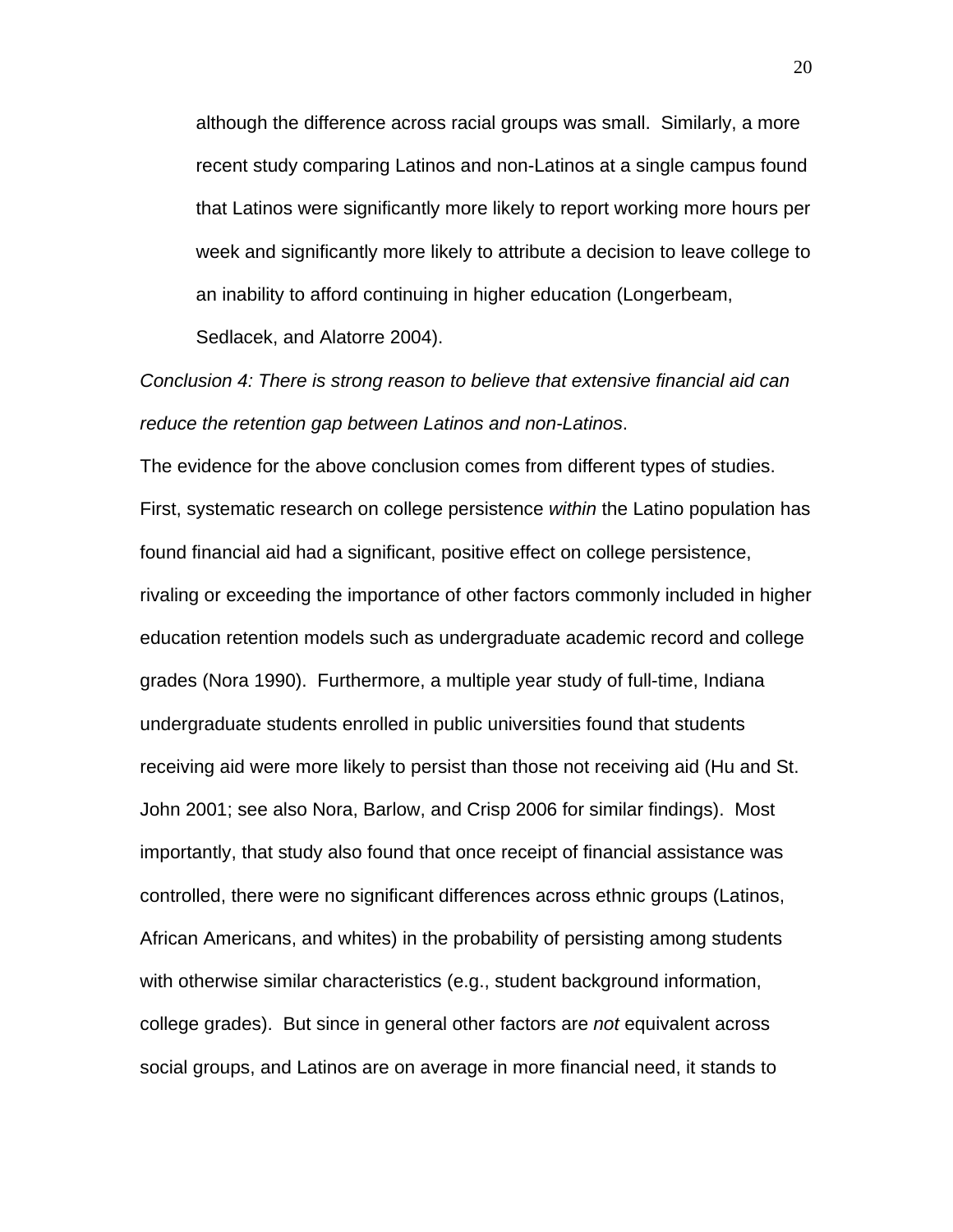reason that an across-the-board increase in financial aid would tend to lower the retention gap.

*Conclusion 5: There is compelling evidence that on average Latino students enter college with weaker academic preparation than non-Latino students, and this influences persistence in higher education.* 

Much of the retention literature emphasizes the critical importance of academic preparation (e.g. CSU Task Force 2002), and the literature addressing Latino college persistence commonly emphasize that Latinos tend to rank relatively low on measures of academic preparation. For example, a recent, national study (ACT 2007) showed that while Latinos had made gains in recent years, they lagged in double digit percentages behind other high school graduates with respect to meeting ACT-Tested benchmarks in each of the four areas tested (English, mathematics, reading, and science). Additionally, a study of academic performance within the huge Los Angeles Unified School District found that Latinos on average ranked about 200 points below non-Latino white students on the California Academic Performance Index (API) in recent years (Hagedorn and Lester 2006). Earlier empirical studies comparing college readiness across ethnic groups also tended to find that Latinos ranked significantly below non-Latino whites in terms of standardized test scores (e.g., Perna 2000). Additionally, a disproportionate portion of Latinos are found to need remediation in college (Vernez and Mizell 2001). There is a vast literature addressing the reasons for the racial gap in academic performance through secondary school, and distilling that literature is beyond the scope of this paper. The point is that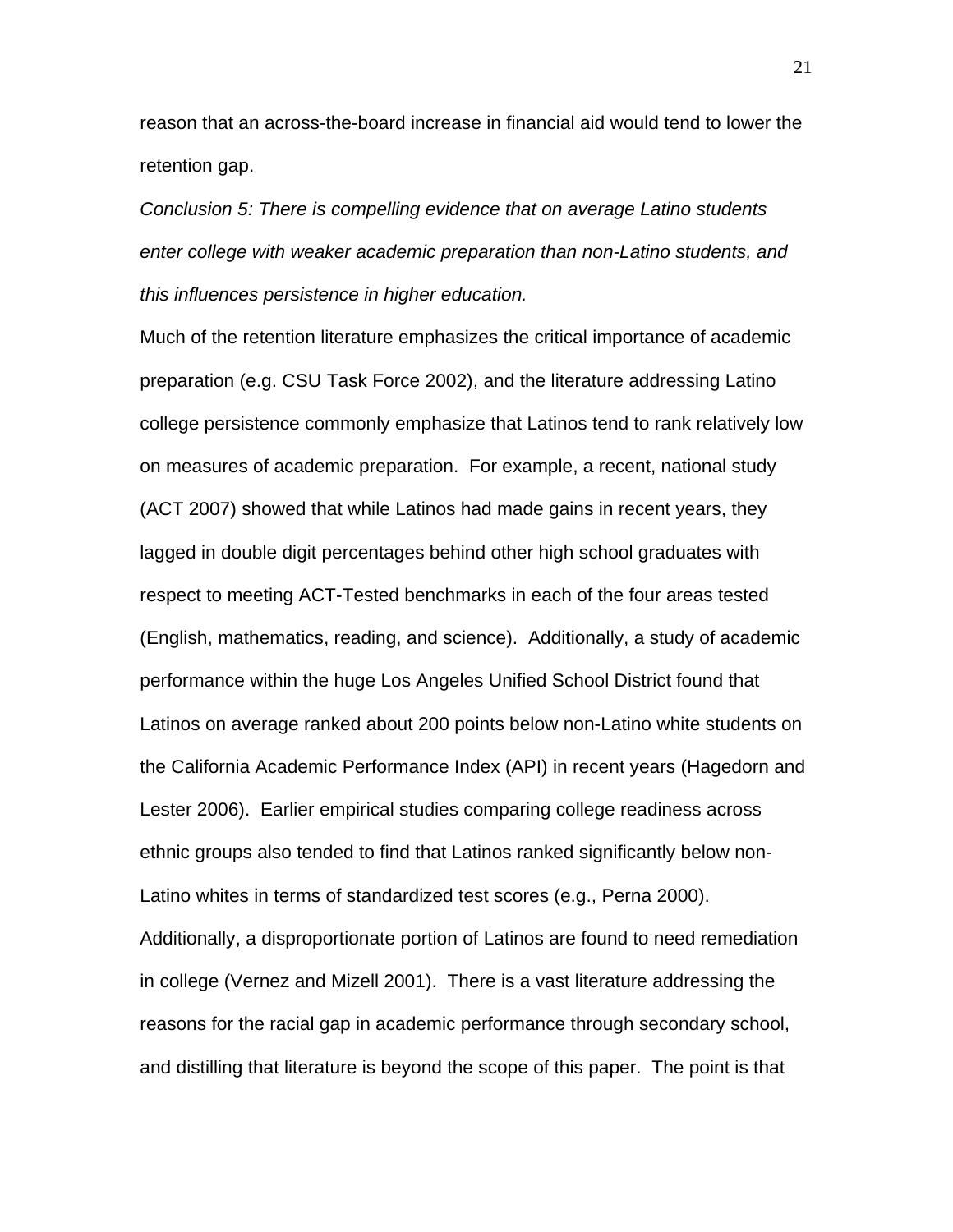there appears to be little controversy that the ethnic gap in college persistence is in part a result of differences in average academic preparation entering college. *Conclusion 6: There is strong reason to believe that on average Latino students enter college with less "social capital" than at least non-Latino Caucasians, but it is less clear how this affects persistence toward a degree*.

Interest in "social capital" has grown enormously in recent years, but the concept can be hard to pin down. In the educational context there seems to be consensus on a definition consistent with how the term was originally used by the prominent scholar James S. Coleman. That is, social capital is defined in terms of norms and social networks that assist in the transfer of education from one generation to the next (see especially Lopez 1996). Empirical research has investigated whether there are social capital differences across ethnic groups, and whether such differences might affect educational outcomes. While measurement strategies differ, such research often focuses on such considerations as extent of parent-student discussions about education and extent of parental participation in educational events.

 The results appear to be somewhat ambiguous, at least with respect to college persistence. It seems well substantiated that higher social capital leads to greater educational achievement for adolescents, such as obtaining a high school degree and enrolling in college. There is also research indicating that on average social capital is lower for Latinos than non-Latino Caucasians (Lopez 1996; Perna and Titus 2005). However, it is not clear that social capital considerations affect retention for *students who make it as far as a college*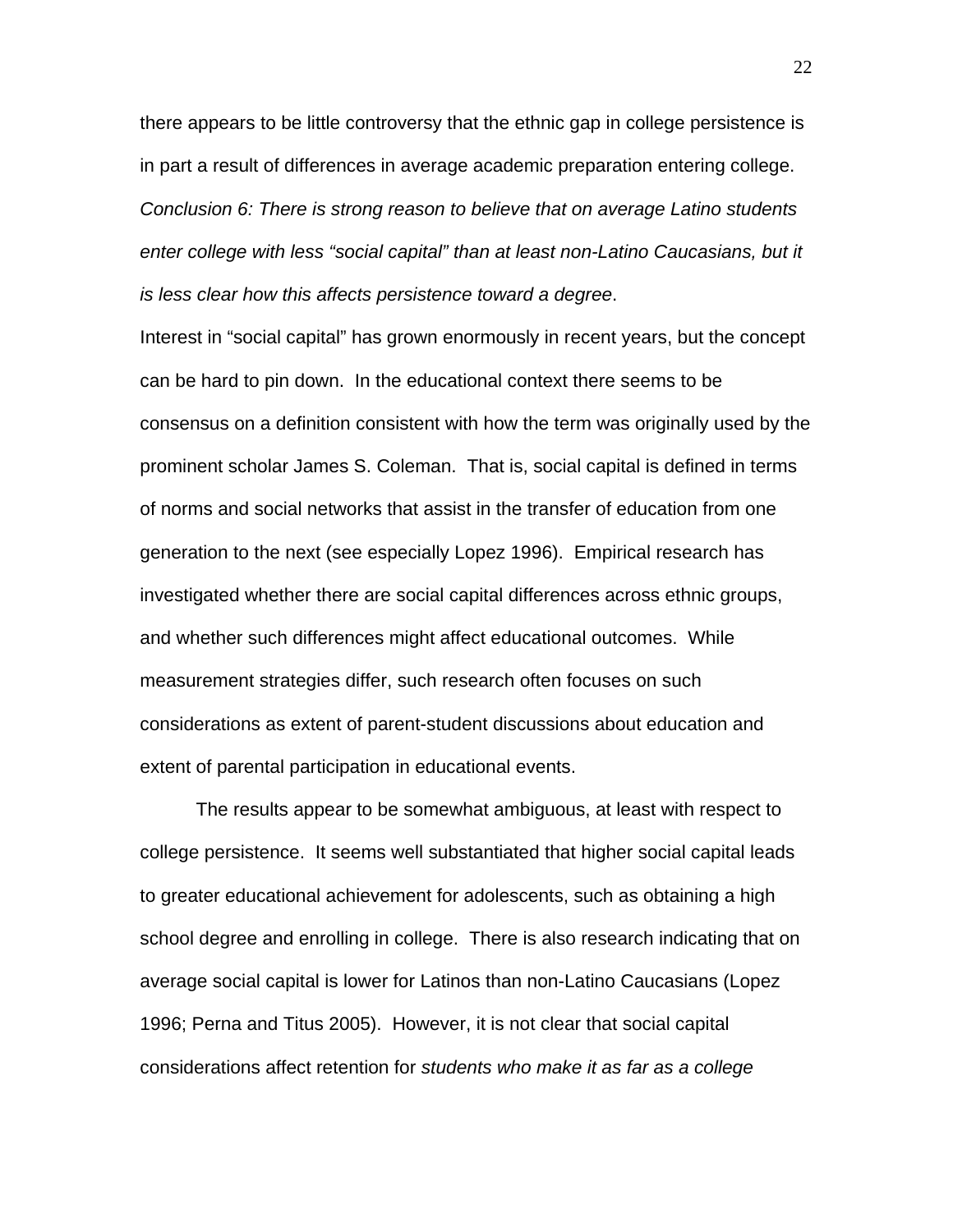*campus*. Studies (e.g., Allen 1999) sometimes show that family support variables have little impact on persistence, although it is not apparent that all of these studies are measuring social capital per se.

*Conclusion 7: We know little about the comparative impact of family considerations on the retention of Latinos and non-Latinos*.

Family considerations emerge as a potentially important consideration in the research on Latino college students, and possible cultural differences in this regard might affect relative retention rates. Some research focusing exclusively on Latino college students suggests they may be uncommonly motivated to finish college because they "owed a debt" to their parents who often struggled hard to allow them to attend higher education (Hernandez 2000). But it is hard to be confident of any conclusions about differences between Latinos and non-Latinos because of the lack of comparative research. It is notable that in perhaps the most extensive review of the literature on Latino college retention, Hernandez and Lopez (2004, pp. 40-41) devote a section to family considerations.

**However, they do not cite a single study that** *compares* **Latinos and non-Latinos with respect to the impact of family on college persistence.** 

*Conclusion 8*: *There is good reason to believe that perceptions of campus climate affect Latino persistence in higher education, but it is questionable whether campus climate variables affect Latinos differently than non-Latinos.*  A significant amount of research has been devoted at least in part to assessing the impact of campus climate on adjustment to college and persistence in higher education (e.g., Gloria, Castellenos, Lopez, and Rosales 2005; Hurtado and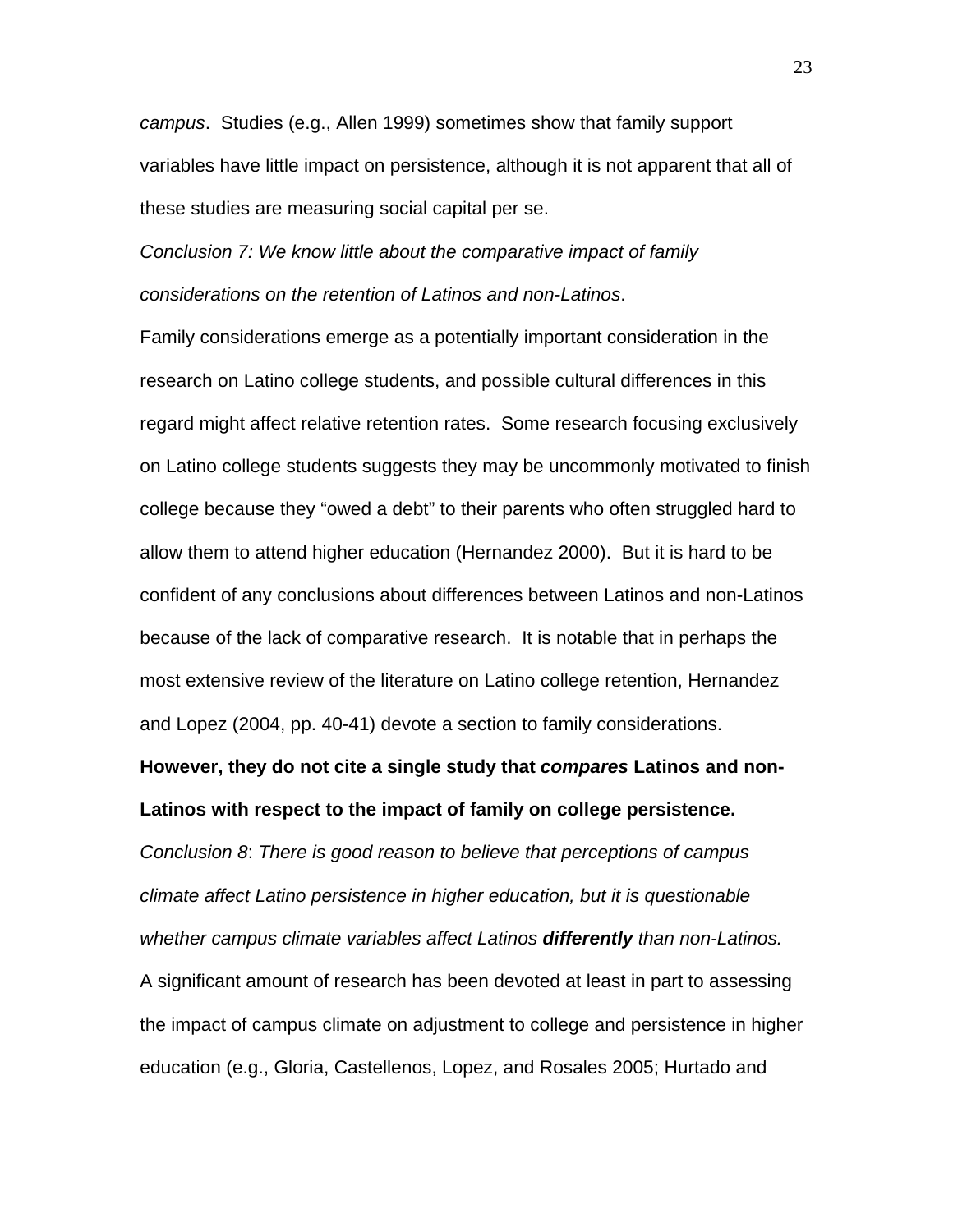Carter 1997; Hurtado, Carter, and Spuler 1996; Hurtado and Ponjuan 2005). Some have found that a racial climate perceived as hostile negatively affects a sense of belonging in college, even controlling for a number of other factors such as academic performance, and some have found that that this lowered sense of belonging in turn negatively affects persistence. The problem is that the vast majority of this work focuses only on Latinos or other minority groups. Absent comparisons across groups, it is impossible to determine whether or not negative aspects of campus climate might affect only minority students or *all* students. It is possible, for example, that faculty members perceived as cold and distant by minority students will also be perceived that way by white students. Furthermore, a climate perceived as "anti-minority" might be undesirable for white students.

Indeed, the limited comparative work casts doubt on the notion that campus climate *uniquely* affects minorities and may explain gaps in persistence rate (Cabrera, Nora, Terenzini, Pascarella, and Hagedorn 1999; Eimers and Pike 1997; Nora and Cabrera 1996). These studies found that a climate perceived as hostile toward minorities had a negative impact on the persistence of *both* minority and non-minority students. While two of the above studies (Eimers and Pike 1997; Nora and Cabrera 1996) found that minority students were more likely to perceive a discriminatory racial climate and sense more prejudice than whites, one of these (Eimers and Pike 1997) found no differences in the corresponding effect on persistence. In that study, minority students were also more likely to report positive interactions with faculty and staff and more likely to express commitment to finishing their course of study than white students (Nora and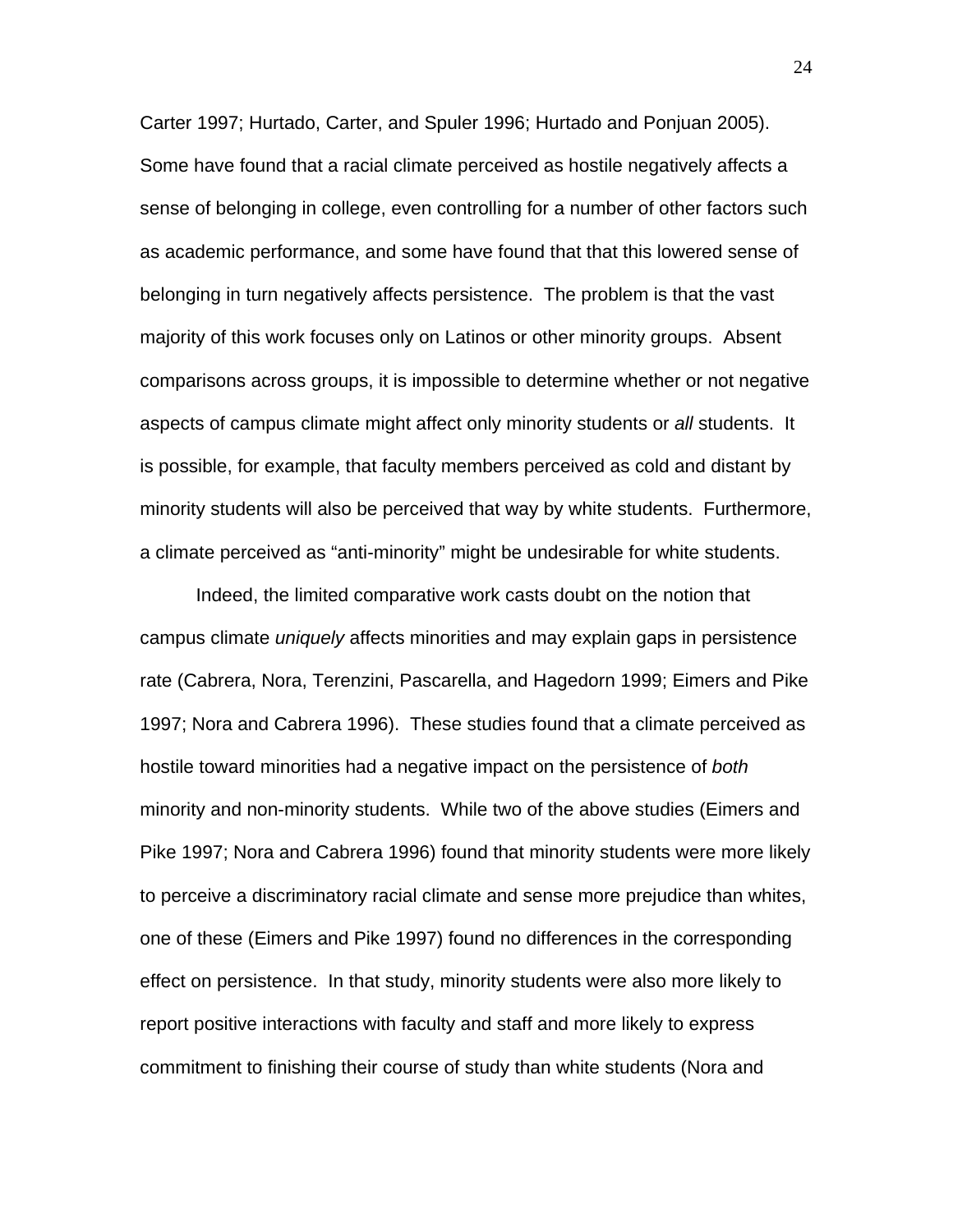Cabrera 1996). An additional empirical study focusing mainly on choice of schools and secondarily on intention to reenroll after beginning college stressed the importance of feelings of belonging for both minority (including Latino) and non-minority students: "This study found that all students, regardless of their ethnicity, were more likely to reenroll if they felt accepted, safe, and happy at their colleges" (Nora 2004, 201).

# **IV. Implications for Policy and Further Research**

Where does this review of the literature leave us with respect to both educational policy and what more needs to be learned? With respect to the former, the present study is broadly supportive of the comprehensive, multi-pronged approach detailed in the CSU Task Force report that is in turn grounded in the broader retention literature. **The key point is that we actually know quite a bit about how to retain Latino students because we know quite a bit about how to retain students more generally—and there is strong reason to think that the major factors operate similarly across ethnic groups.** Put another way, the empirical literature provides precious little support for the most far-reaching arguments that college persistence is strikingly different for Latino students. Accordingly, we should push ahead with recommendations regarding remediation, advising, creating a welcoming environment, etc. that were designed to help *all* college students at risk of dropping out. Note however that *implementation* of these policies might be at least partially differentiated across ethnic groups. Thus a carefully formulated welcoming policy (including such elements as freshman orientation) might include information that is sensitive to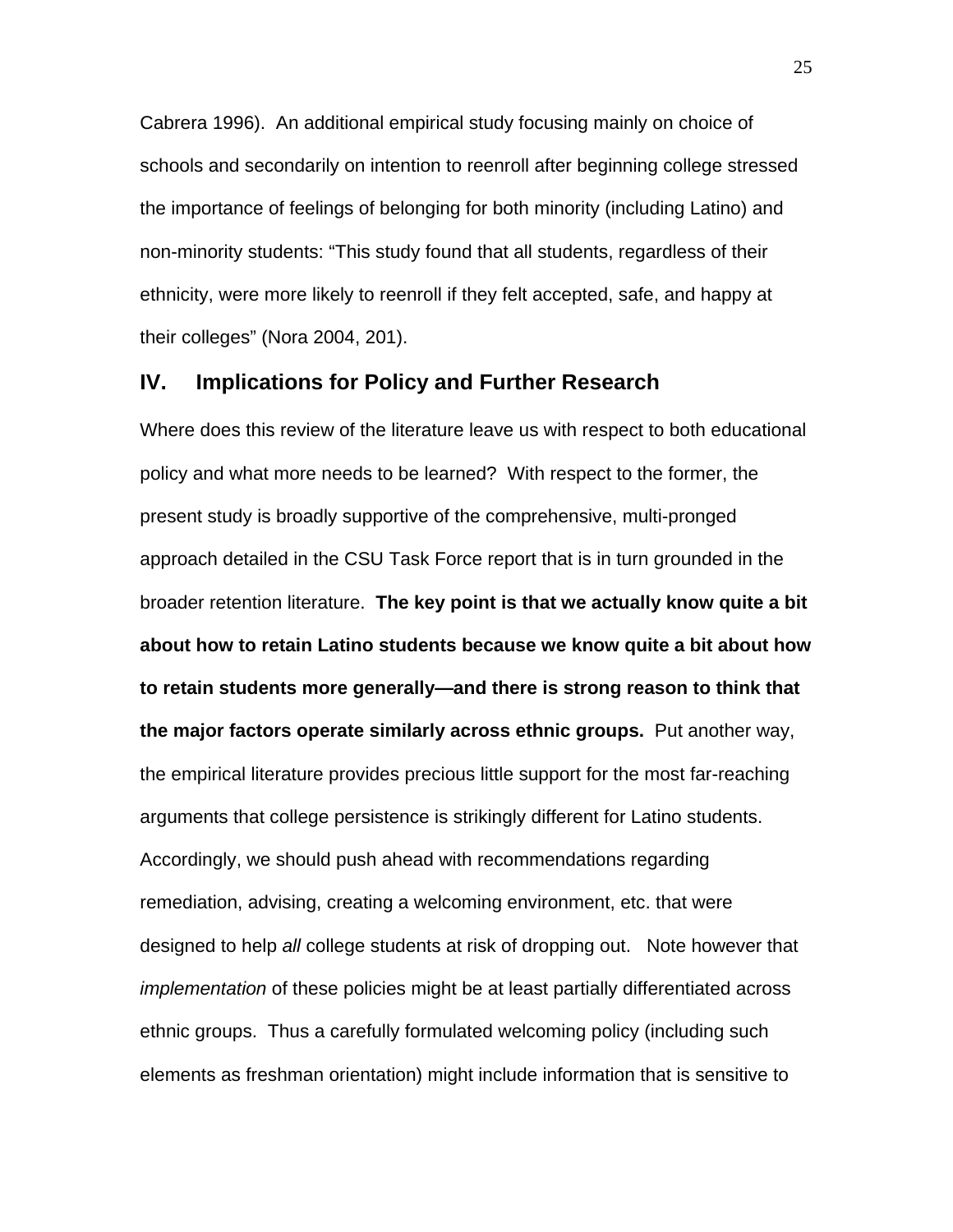cultural differences, emphasize key roles for people from different ethnic groups, and the like. Yet this still implies working within a common framework for enhancing retention.

 But we also need to learn more about other topics. The present study suggests that we know much more about how the relatively low socio-economic status of average Latino college students affects college persistence than we do about other types of factors that might affect graduation rates. In particular, we need more comprehensive, comparative, cross-ethnic group studies of how family related cultural factors affect college retention. Both the extant retention literature, and previous research on how Latinos decide to attend college in the first place, contains interesting hints about how social capital and family attitudes might make it less or more likely that Latino students will obtain a degree, controlling for other factors. It is possible that college administrators could shape programs around these findings. Yet very little of this literature is comparative, so it is impossible to be confident in drawing inferences about the effect of cultural factors. We need to develop more studies of family and other related influence that include non-Latinos in the sample, even if non-Latinos primarily there to serve as a control group. Naturally, that also raises the issue of the heterogeneity of the Latino student population, which in turn suggests the desirability of disaggregating Latinos into different sub-populations (e.g., Mexican-Americans, Cuban-Americans).

 Additionally, we are in need of more comparative research about the impact of campus climate on Latinos and non-Latinos. Again, while there is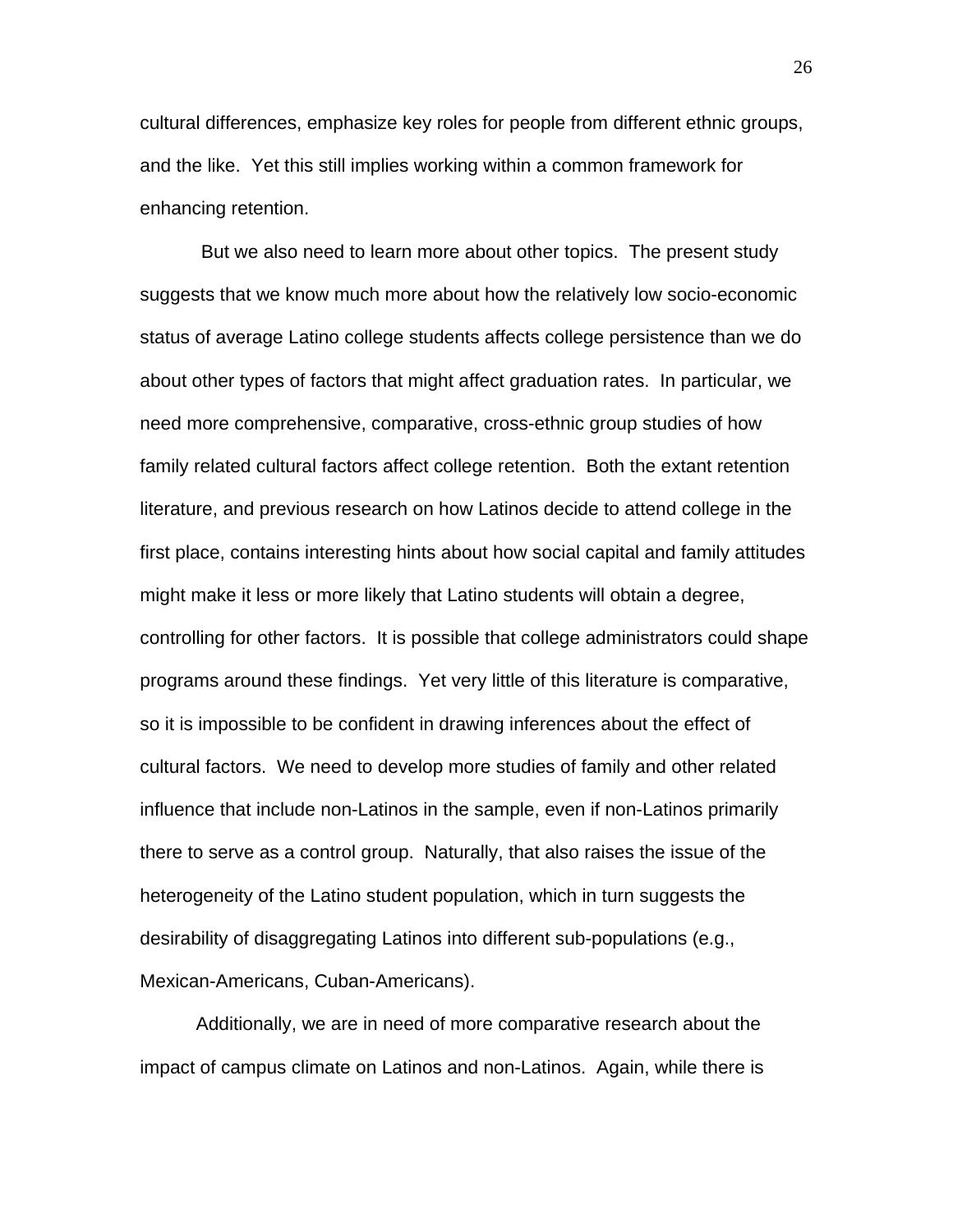some notable comparative work on campus climate, it largely subsumes Latinos in the larger category of minority students. To truly isolate the impact on Latinos, they must be considered as a separate group (or better still, the Latino student population itself might be further disaggregated). Researchers must also approach this topic with an open mind because some prior work suggests the need for skepticism regarding sweeping claims about the unique impact of campus climate on particular social groups.

Finally, this study underscores the importance of outside decision makers providing the financial support necessary to close the retention gap. Key players outside colleges and universities have sometimes been critical of academics for failing to graduate Latinos at a rate comparable to other students. Yet a careful review of the literature suggests that many of the factors responsible for the gap have their roots outside of academia, and will take additional resources to address. Latino college students disproportionately come from low socioeconomic status families. On average they arrive on campus with less academic preparation, less social capital, and more fiscal challenges. As a result of all these factors, Latinos are also more likely to take the longer (and less certain) route to a college degree, attending community college before moving to a four year institution. These challenges are also more likely to make Latinos drop-out along the way, just as non-Latinos from low socio-economic backgrounds are less likely to persist to a BA degree.

 The literature suggests that the problem can in part be overcome by greater financial aid to students. Yet the concern about the retention gap comes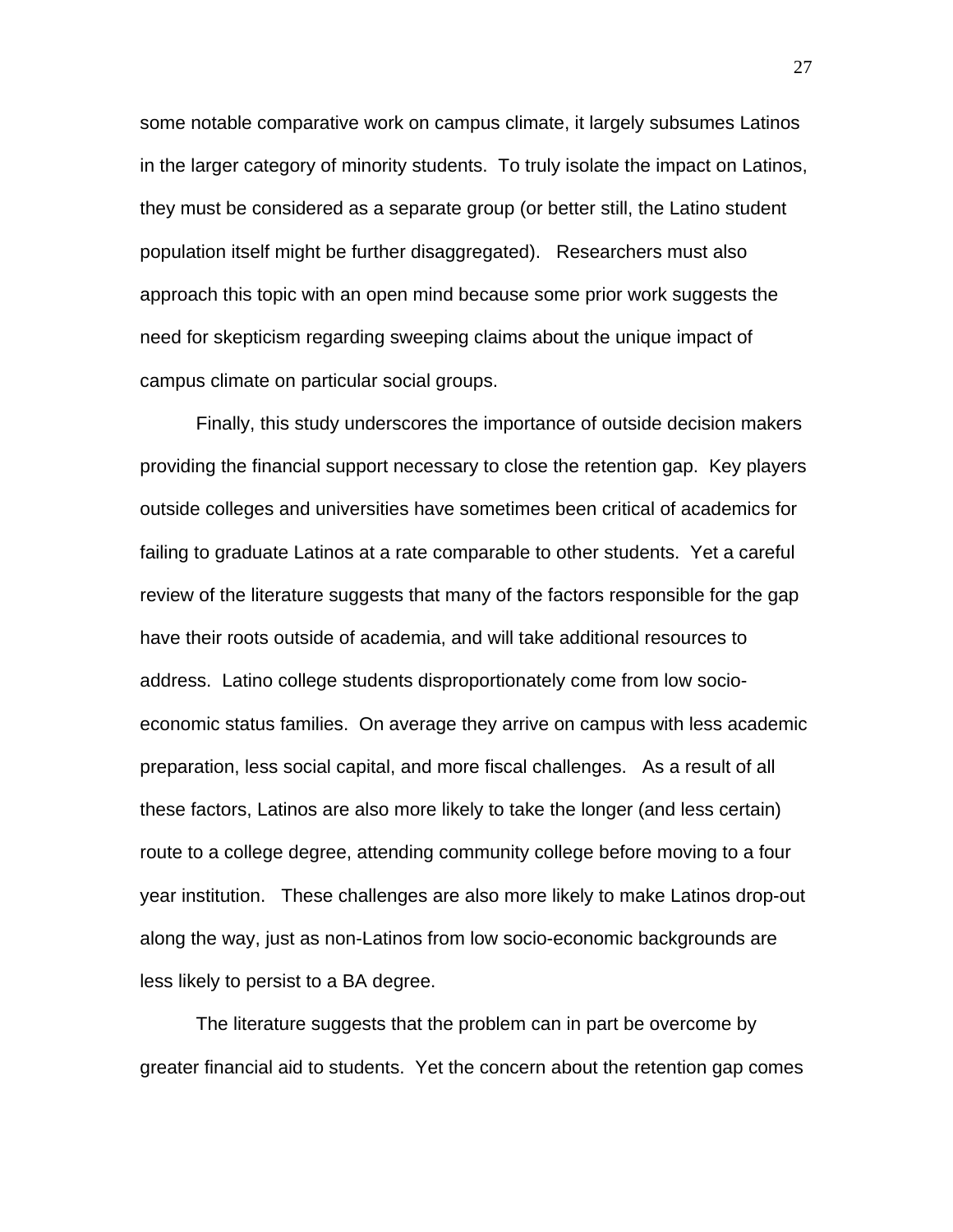on the heels of a long, well documented trend toward increased college tuition at public as well as private institutions and reduced financial aid, especially aid in the form of grants (Mortenson 2007; Mumper 2003). As a result, the cost of financing a higher education over and above the amount of financial aid available is growing for low-income students in the United States (Mortensen 2007). Scholars often frame the issue in terms of *access* to higher education. Thus for example, Michael Mumper titles his comprehensive review (2003) of trends in financing of college education: "The Future of College Access: The Declining Role of Public Higher Education in Promoting Equal Opportunity." **Yet review of the persistence literature suggests the problem goes well beyond access.** If we want to *retain* more of those Latino students who make it to college, and especially if we want to close the gap in terms of the likelihood Latinos will finish, we must make a greater financial commitment than we are offering at the moment.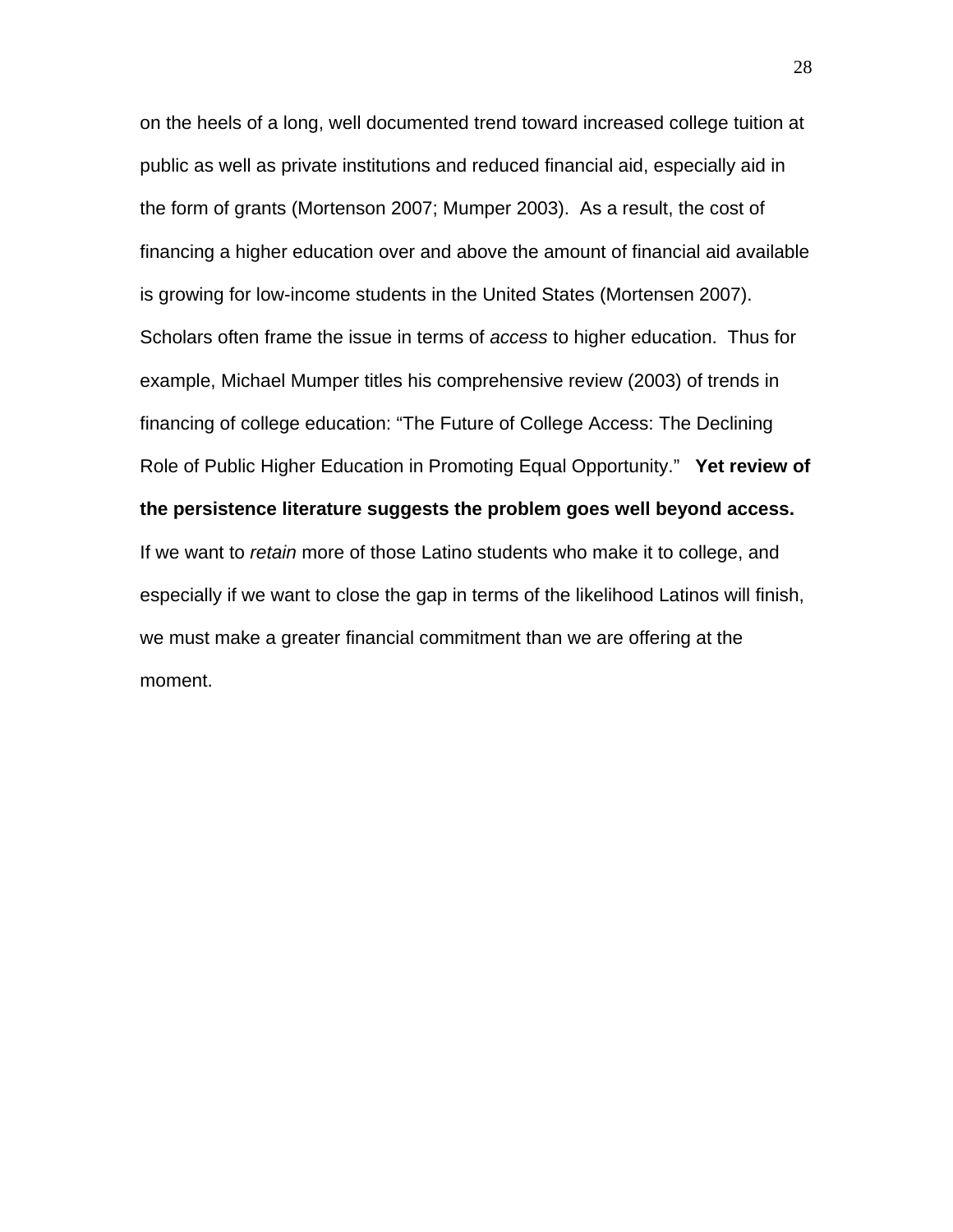#### **References**

ACT, Inc. 2007. "State of College Readiness for Latino Students." ACT.

- Allen, David. 1999. "Desire to Finish College: An Empirical Link Between Motivation and Persistence." *Research in Higher Education* 40: 461-485.
- Cabrera, Alberto F., Amaury Nora, Patrick Terenzini, Ernest Pascarella, and Linda Serra Hagedorn. 1999. "Campus Racial Climate and the Adjustment of Students to College: A Comparison Between White Students and African American Students." *The Journal of Higher Education* 70: 134-160.
- California State University Task Force on Facilitating Graduation. 2002. "Facilitating Student Success in Achieving the Baccalaureate Degree."
- Canabal, Maria E. 1995. "Hispanic and Non-Hispanic White Students Attending Institutions of Higher Education in Illinois: Implications for Retention." *College Student Journal* 29: 157-167.
- Ceja, Miguel. 2004. "Chicana College Aspirations and the Role of Parents: Developing Educational Resiliency." *Journal of Hispanic Higher Education* 3: 338-362.
- Chapa, Jorge, and Belinda De La Rosa. 2004. "Latino Population Growth, Socioeconomic and Demographic Characteristics, and Implications for Educational Attainment." *Education and Urban Society* 36: 130-149.
- Figueroa, Julie López. 2007. "Building Knowledge: Exploring the Chicano/ Latino Undergraduate Narrative of Academic Success in Higher Education." Serna Center Scholar-in-Residence paper, California State University, Sacramento.
- Eimers, Mardy T. and Gary R. Pike. 1997. "Minority and Nonminority Adjustment to College: Differences or Similarities?" *Research In Higher Education* 38: 77-97.
- Fry, Richard. 2002. "Latinos in Higher Education: Many Enroll, Too Few Graduate." Pew Hispanic Center report.
- Gloria, Alberta M., Jeanett Castellanos, Ambrocia G. Lopez, and Rocio Rosales. 2005. "An Examination of Academic Nonpersistence Decisions of Latino Undergraduates." *Hispanic Journal of Behavioral Sciences* 27: 202-223.

Hagedorn, Linda Serra, and Jaime Lester. 2006. "Hispanic Community College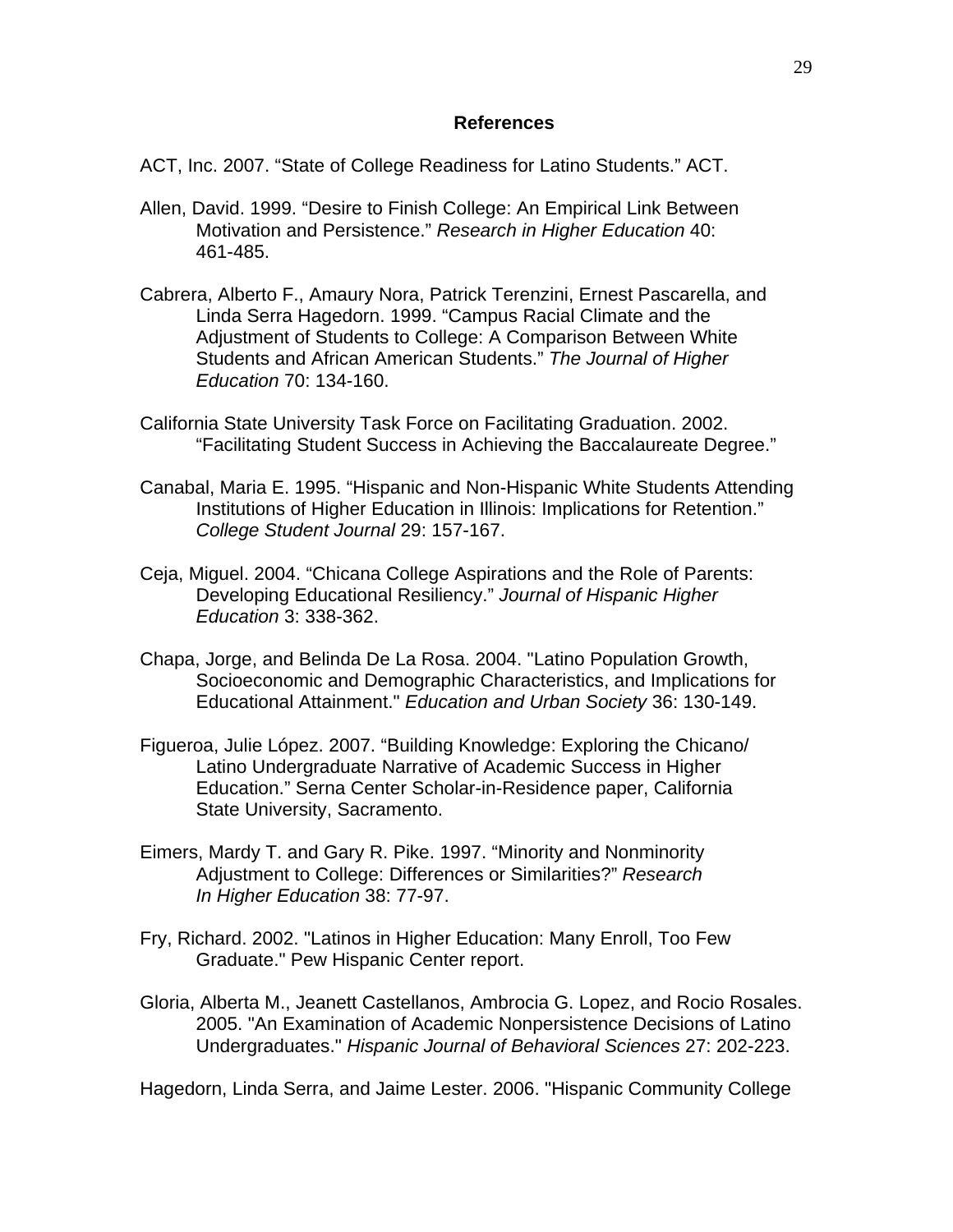Students and the Transfer Game: Strikes, Misses, and Grand Slam Experiences." *Community College Journal of Research and Practice* 30: 827-853.

- Hernandez, John C. 2000. "Understanding the Retention of Latino College Students." *Journal of College Student Development* 41: 575-588.
- Hernandez, John C., and Mark A. Lopez. 2004. Leaking Pipeline: Issues Impacting Latino/a College Student Retention." *Journal of College Student Retention, Research Theory and Practice* 6: 37-60.
- Hu, Shouping, and Edward P. St. John. 2001. "Student Persistence in a Public Higher Education System Understanding Racial and Ethnic Differences." *The Journal of Higher Education* 72: 265-286.
- Hurtado, Sylvia, and Deborah Faye Carter. 1997. "Effects of College Transition and Perceptions of the Campus Racial Climate on Latino College Students' Sense of Belonging." *Sociology of Education* 70:324-345.
- Hurtado, Sylvia, Deborarh Faye Carter, and Albert Spuler. 1996. "Latino Student Transition to College: Assessing Difficulties and Factors in Successful College Adjustment." *Research in Higher Education* 37: 135-157.
- Hurtado, Sylvia, and Luis Ponjuan. 2005. "Latino Educational Outcomes and the Campus Climate." *Journal of Hispanic Higher Education* 4: 235-251.
- Institute for Higher Education Policy. 1998. "Readping the Benefits: Defining the Public and Private Value of Going to College." Washington, D.C.: Institute for Higher Education Policy.
- King, Gary, Robert O. Keohane, and Sidney Verba. 1994. *Designing Social Inquiry: Scientific Inquiry in Qualitative Research*. Princeton: Princeton University Press.
- King, Jacqueline E. 1999. "Money Matters: The Impact of Race/Ethnicity and Gender on How Students Pay for College." Washington: American Council on Education.
- León, David J., and Carlos Nevarez. 2007. "Models of Leadership Institutes for Increasing the Number of Top Latino Administrators in Higher Education." *Journal of Hispanic Higher Education* 6: 356-377.
- Longerbeam, Susan D., William E. Sedlacek, and Helen M. Alatorre. 2004. "In Their Own Voices: Latino Student Retention." *NASPA Journal* 41: 538-550.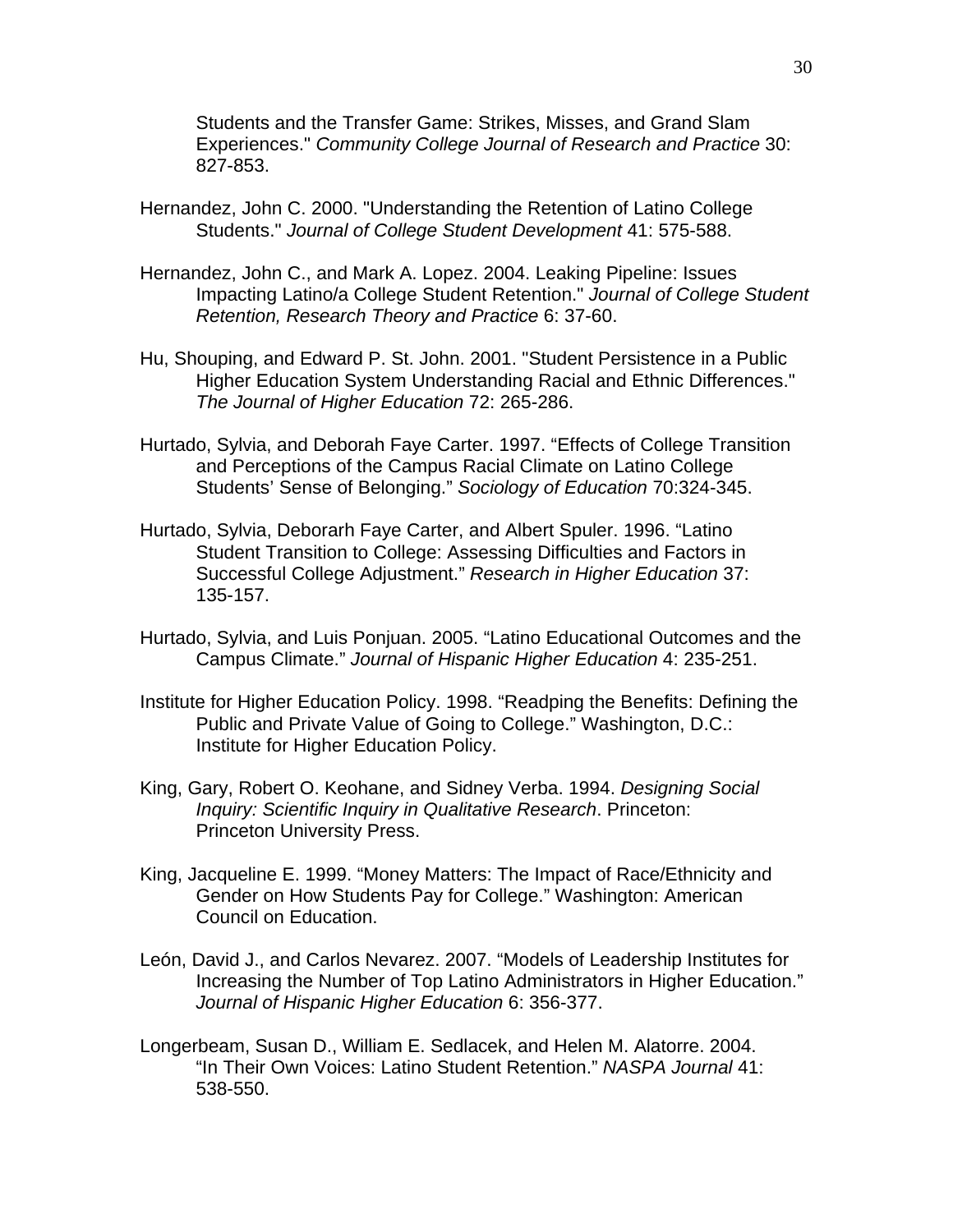- Lopez, Elias S. 1996. "Social Capital and the Educational Performance of Latino and Non-Latino Youth." ISRI Research Report No. 11, Michigan State University.
- Mortensen, Thomas. 2007. Presentation at California Chicano-Latino Intersegmental Convocation**,** San Francisco, November 9.
- Mumper, Michael. 2003. "The Future of College Access: The Declining Role of Public Higher Education in Promoting Equal Opportunity." *Annals of the American Academy of Political and Social Science* 585: 97-117.
- Nevarez, Carlos and Timo Rico. 2007. "Latino Education: A Synthesis of Recurring Recommendations and Solutions in P-16 Education." The College Board.
- Nora, Amaury. 1987. "Determinants of Retention among Chicano College Students: A Structural Model." *Research in Higher Education* 26: 31-59.
- Nora, Amaury. 2004. "The Role of Habitus and Cultural Capital in Choosing a College, Transitioning from High School to Higher Education, and Persisting in College Among Minority and Nonminority Students." *Journal of Hispanic Higher Education* 3: 180-208.
- Nora, Amaury, Libby Barlow, and Gloria Crisp. 2006. Examining the Tangible and Psychosocial Benefits of Financial Aid with Student Access, Engagement, and Degree Attainment." *American Behavioral Scientist*  49: 1636-1651.
- Nora, Amaury, and Alberto Cabrera. 1996. "The Role of Perceptions of Prejudice and Discrimination on the Adjustment of Minority College Students." *The Journal of Higher Education* 67: 119-148.
- Perna, Laura Walter. 2000. "Differences in the Decision to Attend College among African Americans, Hispanics, and Whites." *The Journal of Higher Education* 71: 117-141.
- Perna, Laura Walter, and Marvin A. Titus. 2005. "The Relationship between Parental Involvement as Social Capital and College Enrollment: An Examination of Racial/Ethnic Group Differences." *The Journal of Higher Education* 76: 485-518.
- Porter, Oscar F. 1990. "Undergraduate Completion and Persistence at Four-Year Colleges and Universities." Washington, D.C. The National Institute of Independent Colleges and Universities.